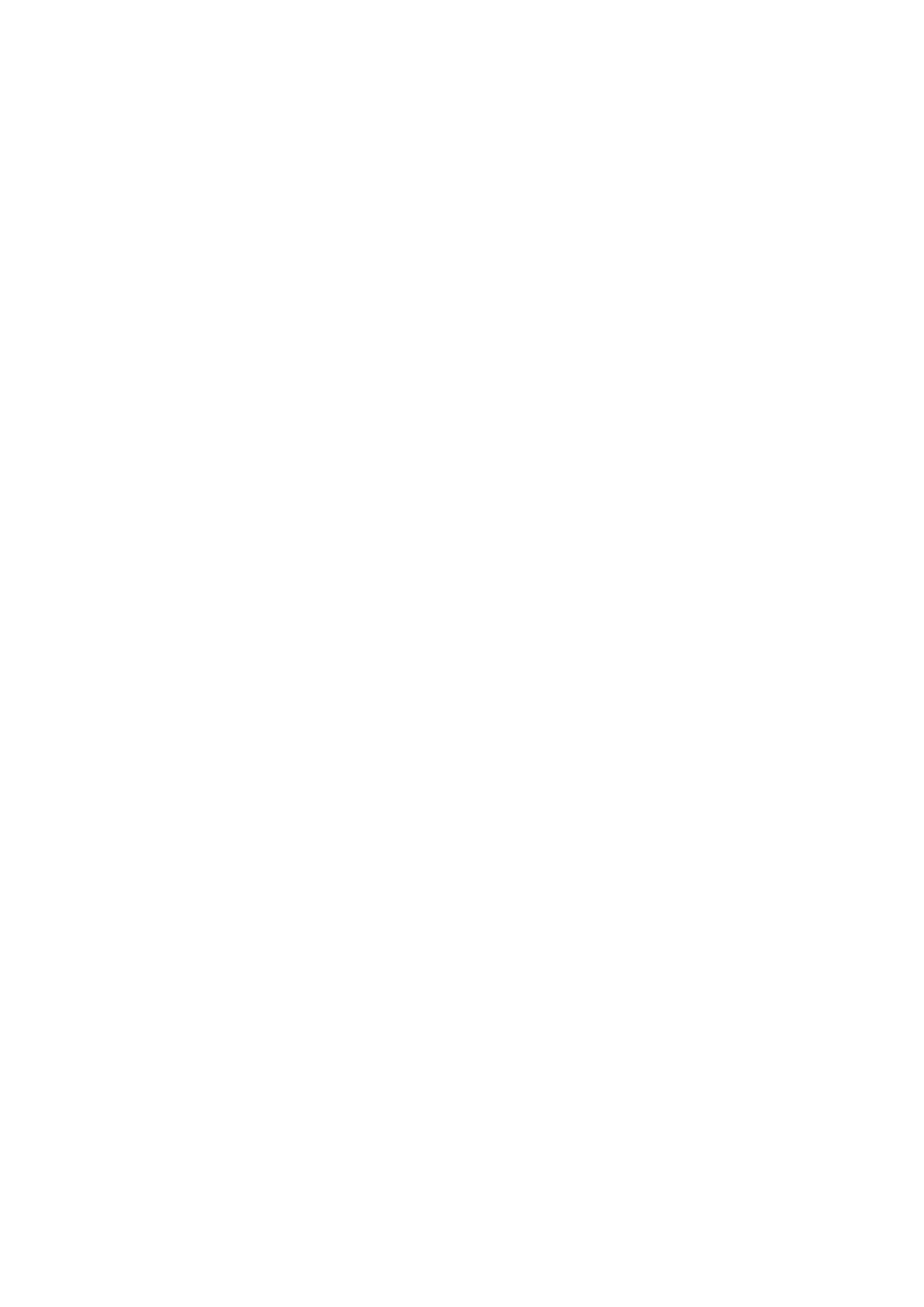# *G-24 Discussion Paper Series*

**Research papers for the Intergovernmental Group of Twenty-Four on International Monetary Affairs and Development**



**UNITED NATIONS** New York and Geneva, February 2007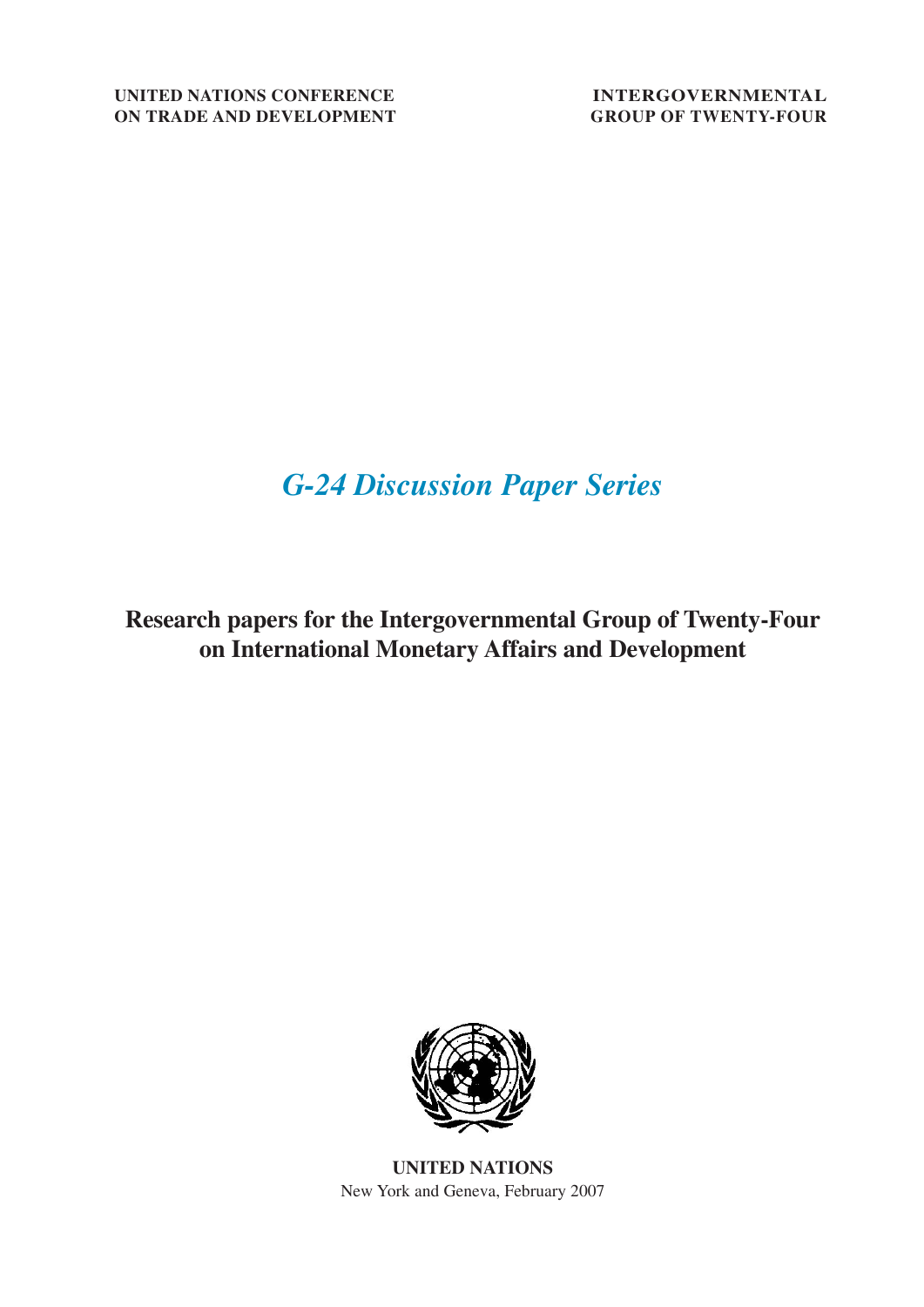## **Note**

Symbols of United Nations documents are composed of capital letters combined with figures. Mention of such a symbol indicates a reference to a United Nations document.

> \* \* \*

The views expressed in this Series are those of the authors and do not necessarily reflect the views of the UNCTAD secretariat. The designations employed and the presentation of the material do not imply the expression of any opinion whatsoever on the part of the Secretariat of the United Nations concerning the legal status of any country, territory, city or area, or of its authorities, or concerning the delimitation of its frontiers or boundaries.

> \* \* \*

Material in this publication may be freely quoted; acknowledgement, however, is requested (including reference to the document number). It would be appreciated if a copy of the publication containing the quotation were sent to the Publications Assistant, Division on Globalization and Development Strategies, UNCTAD, Palais des Nations, CH-1211 Geneva 10.

UNITED NATIONS PUBLICATION

#### UNCTAD/GDS/MDPB/G24/2007/1

Copyright © United Nations, 2007 All rights reserved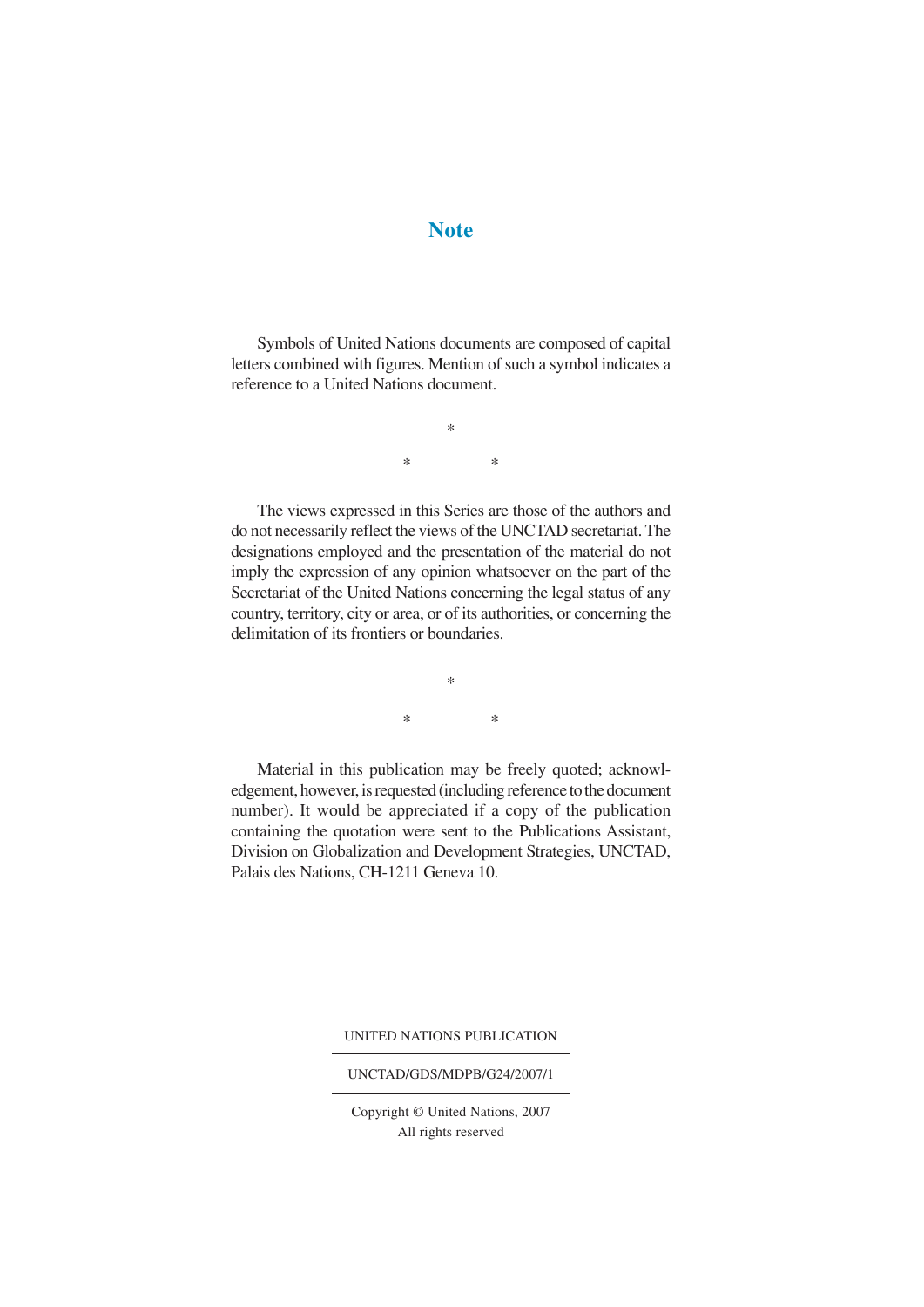## **PREFACE**

The *G-24 Discussion Paper Series* is a collection of research papers prepared under the UNCTAD Project of Technical Support to the Intergovernmental Group of Twenty-Four on International Monetary Affairs and Development (G-24). The G-24 was established in 1971 with a view to increasing the analytical capacity and the negotiating strength of the developing countries in discussions and negotiations in the international financial institutions. The G-24 is the only formal developing-country grouping within the IMF and the World Bank. Its meetings are open to all developing countries.

The G-24 Project, which is administered by UNCTAD's Division on Globalization and Development Strategies, aims at enhancing the understanding of policy makers in developing countries of the complex issues in the international monetary and financial system, and at raising awareness outside developing countries of the need to introduce a development dimension into the discussion of international financial and institutional reform.

The research papers are discussed among experts and policy makers at the meetings of the G-24 Technical Group, and provide inputs to the meetings of the G-24 Ministers and Deputies in their preparations for negotiations and discussions in the framework of the IMF's International Monetary and Financial Committee (formerly Interim Committee) and the Joint IMF/IBRD Development Committee, as well as in other forums.

The Project of Technical Support to the G-24 receives generous financial support from the International Development Research Centre of Canada and contributions from the countries participating in the meetings of the G-24.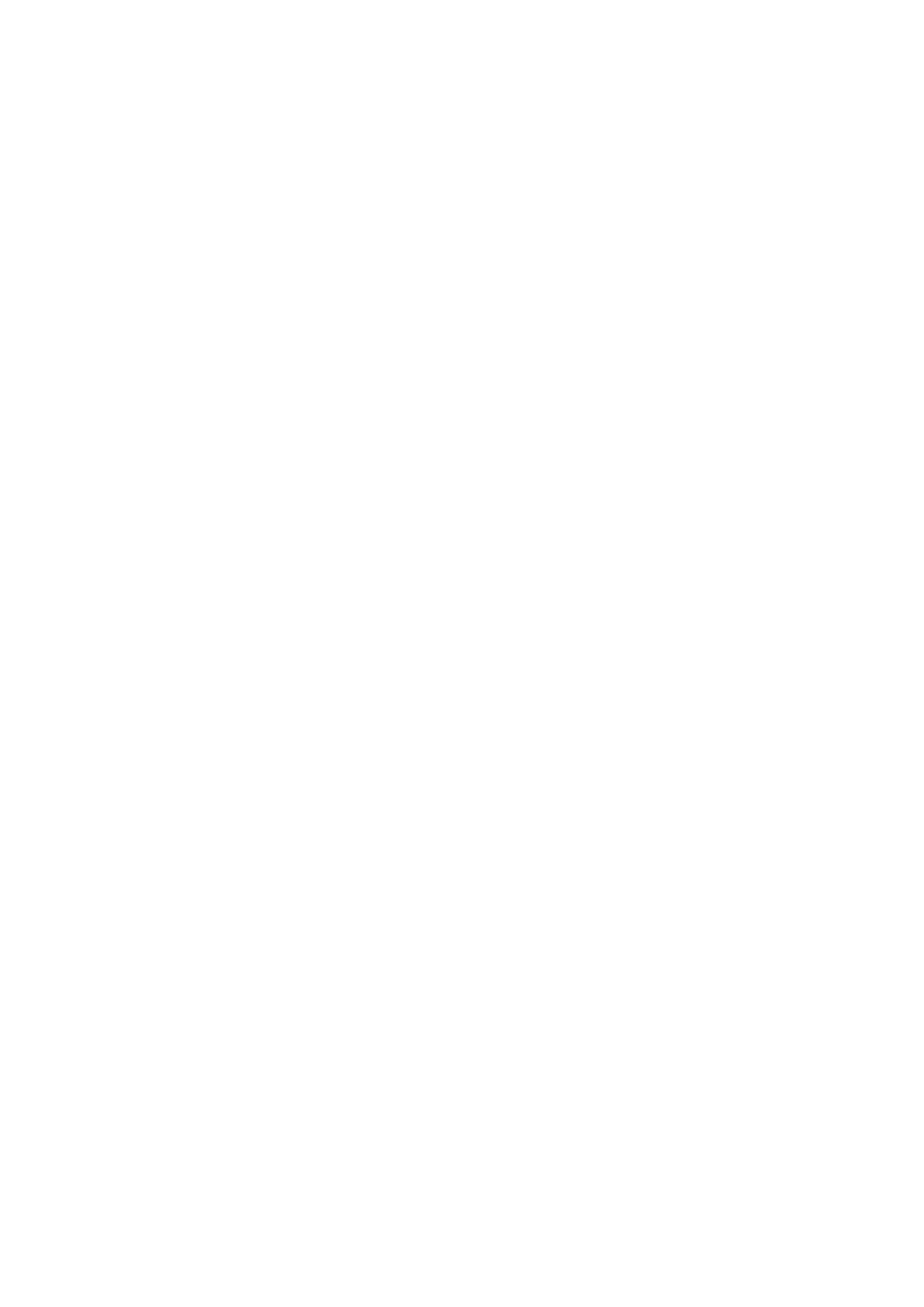# **BEYOND THE IMF**

## **Devesh Kapur**

*Director Centre for the Advanced Study of India University of Pennsylvania*

## **Richard Webb**

*Director Centre for Economic Research University of San Martin de Porres, Lima*

## **G-24 Discussion Paper No. 43**

February 2007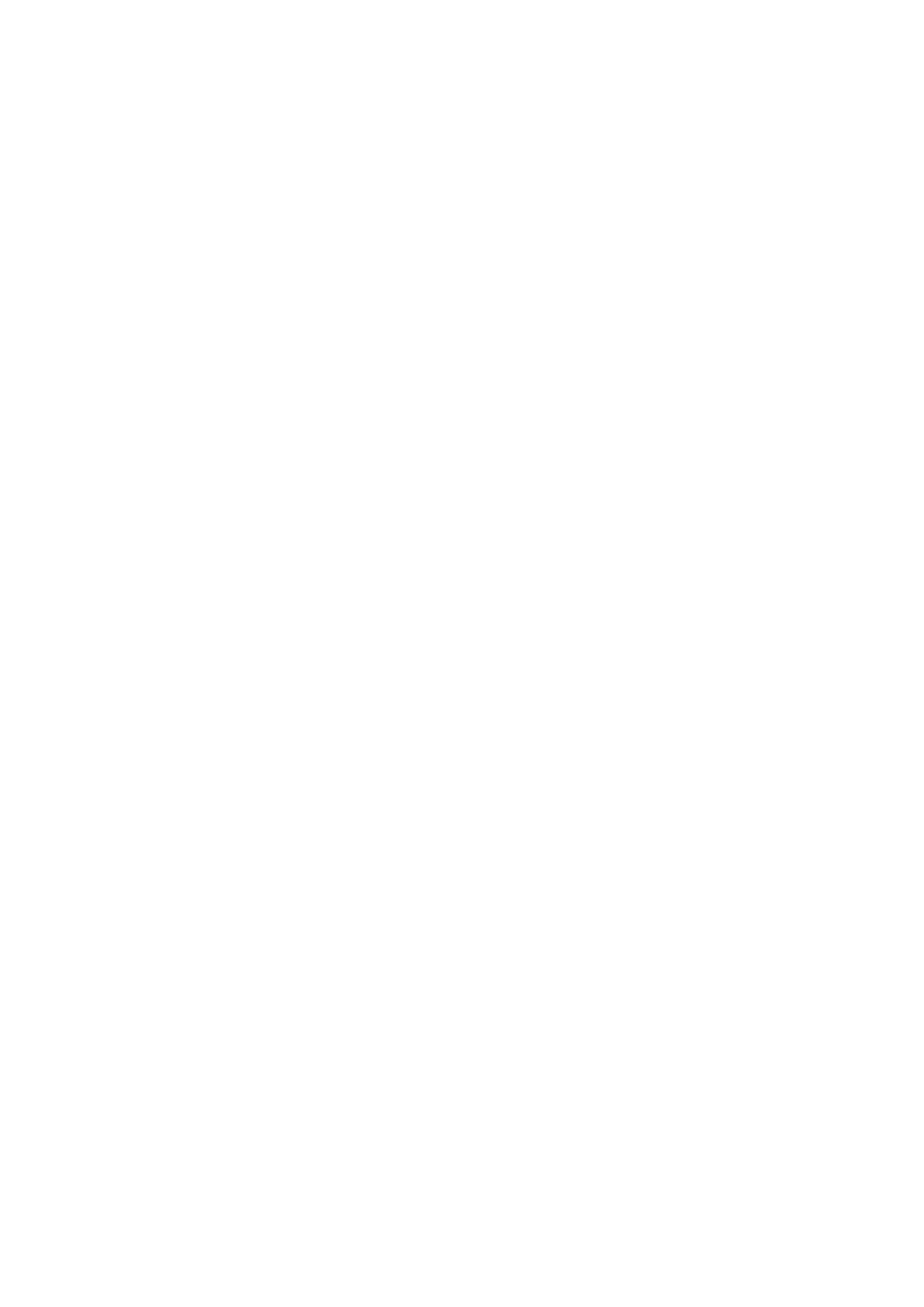## *Abstract*

*A consensus has developed that the International Monetary Fund (IMF) is not fulfilling its role, prompting multiple proposals for reform. However, this paper argues that the focus on reform should be complemented with an exploration of alternatives outside the IMF which hold the potential to not only give developing countries greater bargaining leverage with the Fund but also, by increasing competition, spurring the institution to better performance. The paper argues that most of the IMF's functions are being carried out in part through alternative institutional arrangements. It focuses in particular on the insurance role of the Fund and argues that developing countries are developing alternative insurance mechanisms, from a higher level of reserves, to regional coinsurance facilities to remittances as a counter-cyclical source of foreign exchange. The de facto exit of its clientele has been driven by the high political costs associated with Fund borrowing and now poses unprecedented challenges for the Fund, in particular pressures on its income. The paper argues for a rapid restructuring and significant cuts of the Fund's administrative budget with the budget savings instead directed to lower the interest rates charged to borrowers.*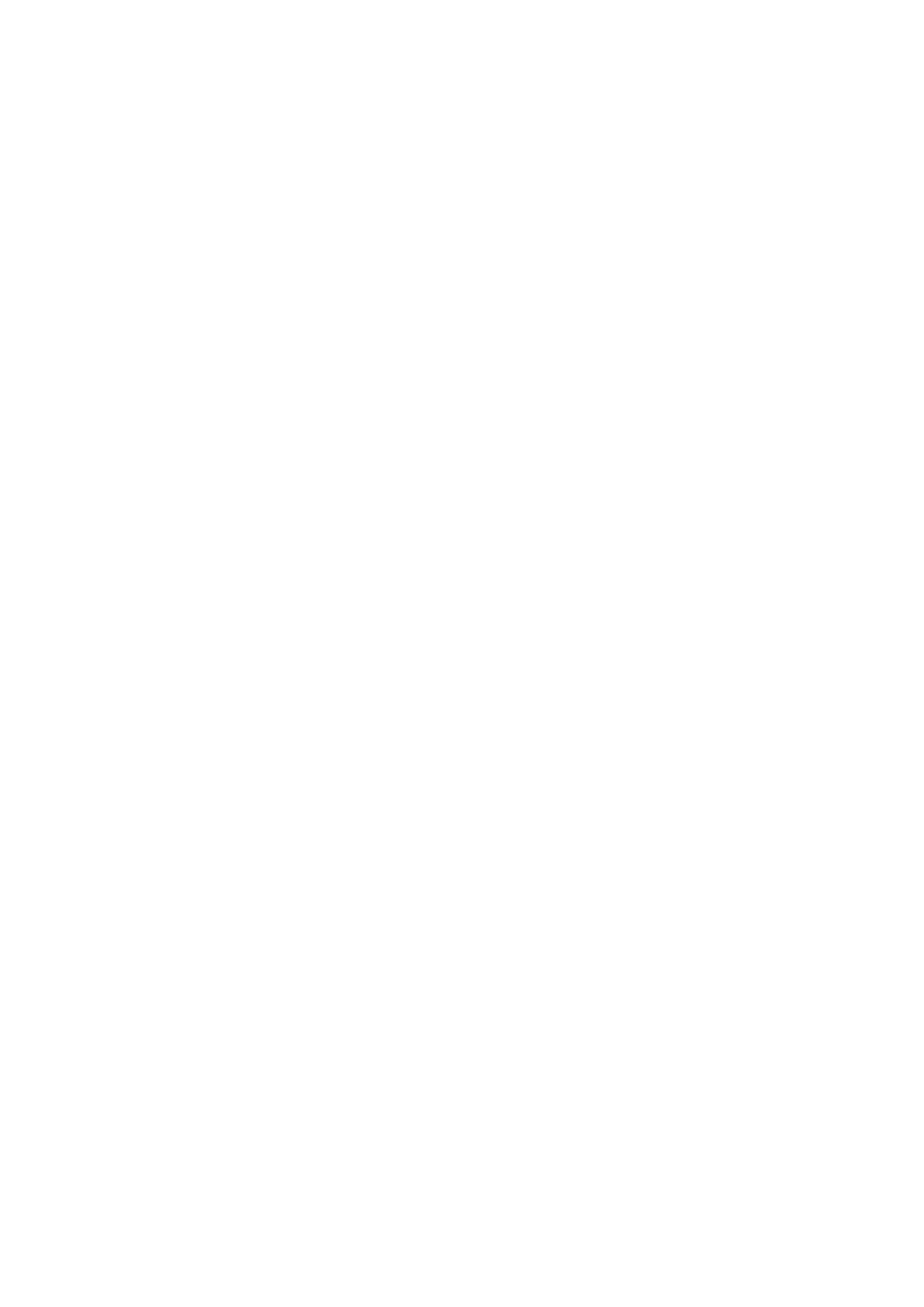## **Table of contents**

## Page

| Preface      |  |
|--------------|--|
| Abstract     |  |
|              |  |
|              |  |
|              |  |
|              |  |
|              |  |
|              |  |
|              |  |
|              |  |
| <b>Notes</b> |  |
| References   |  |
| Annex        |  |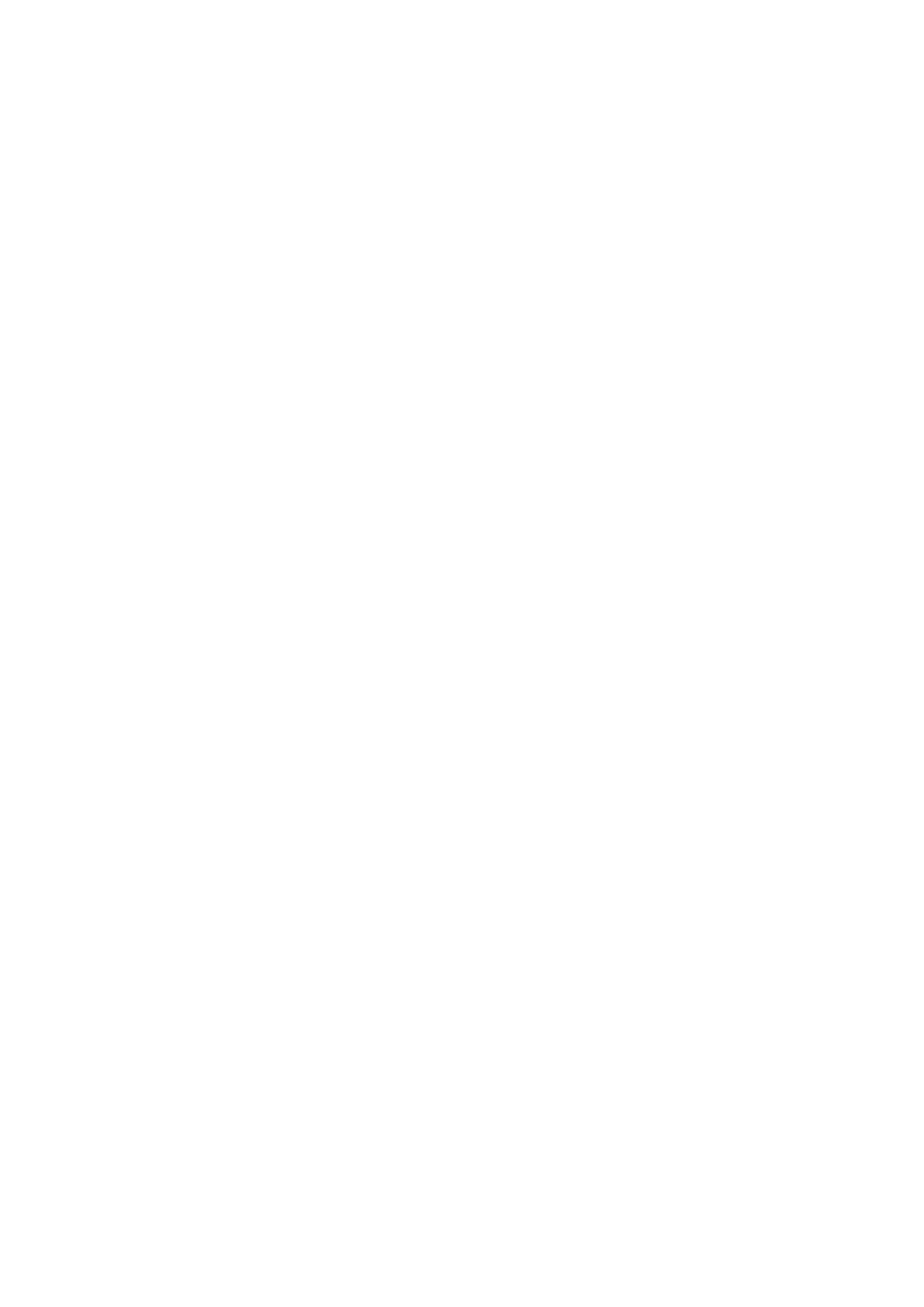## **BEYOND THE IMF\***

**Devesh Kapur and Richard Webb**

## **A. Introduction**

The drift away from the Bretton Woods paradigm, of a world where financial markets are coordinated and disciplined by a central multilateral institution, continues. Industrialized countries long since removed themselves from IMF tutoring. When it lost its essential purpose, the Fund survived as a developmental institution, dedicated to the financial stability of developing countries, more concerned with domestic than with international policies, and even joining the poverty alleviation crusade. During the last decade, however, emerging market countries are also drifting away from the Fund, prepaying debts to the institution, rejecting the Fund's role as a debt arbiter, building up international reserves, and above all, reforming domestic policies to lessen the risk of financial crisis and dependence on the IMF. At the same time, the Fund has been losing its financial capacity to provide emergency funding, and its human capital comparative advantage as an adviser. The principal reaction to this erosion of the Fund's role has been to call for

IMF reform. A succession of ingenious proposals have been put forward, designed to seduce the Fund's main shareholders into an acceptance of the key steps required for reform – a surrender of voting power and the creation of new funding for the institution.

We argue that the focus on reform – which may or may not happen – should be complemented by greater attention to the reasons for the exodus from the Fund. Starting with a checklist of core IMF functions, one would find examples of both market mechanisms and government interventions that in some measure are acting as substitutes for the IMF, including functions such as crisis resolution, exchange rate management, financial policy coordination and surveillance. At the same time, exit from the Fund is also being driven by high borrowing costs for Fund resources, as market rates decline relative to Fund charges. Behind that trend is a cost crunch in the institution. A shrinking customer base means falling revenues, yet the institution has refused to adjust by cutting its administrative expenses. One reason for a closer look at the factors that are reducing demand

This work was carried out under the UNCTAD Project of Technical Assistance to the Intergovernmental Group of Twenty-Four on International Monetary Affairs and Development with the aid of a grant from the International Development Research Centre of Canada.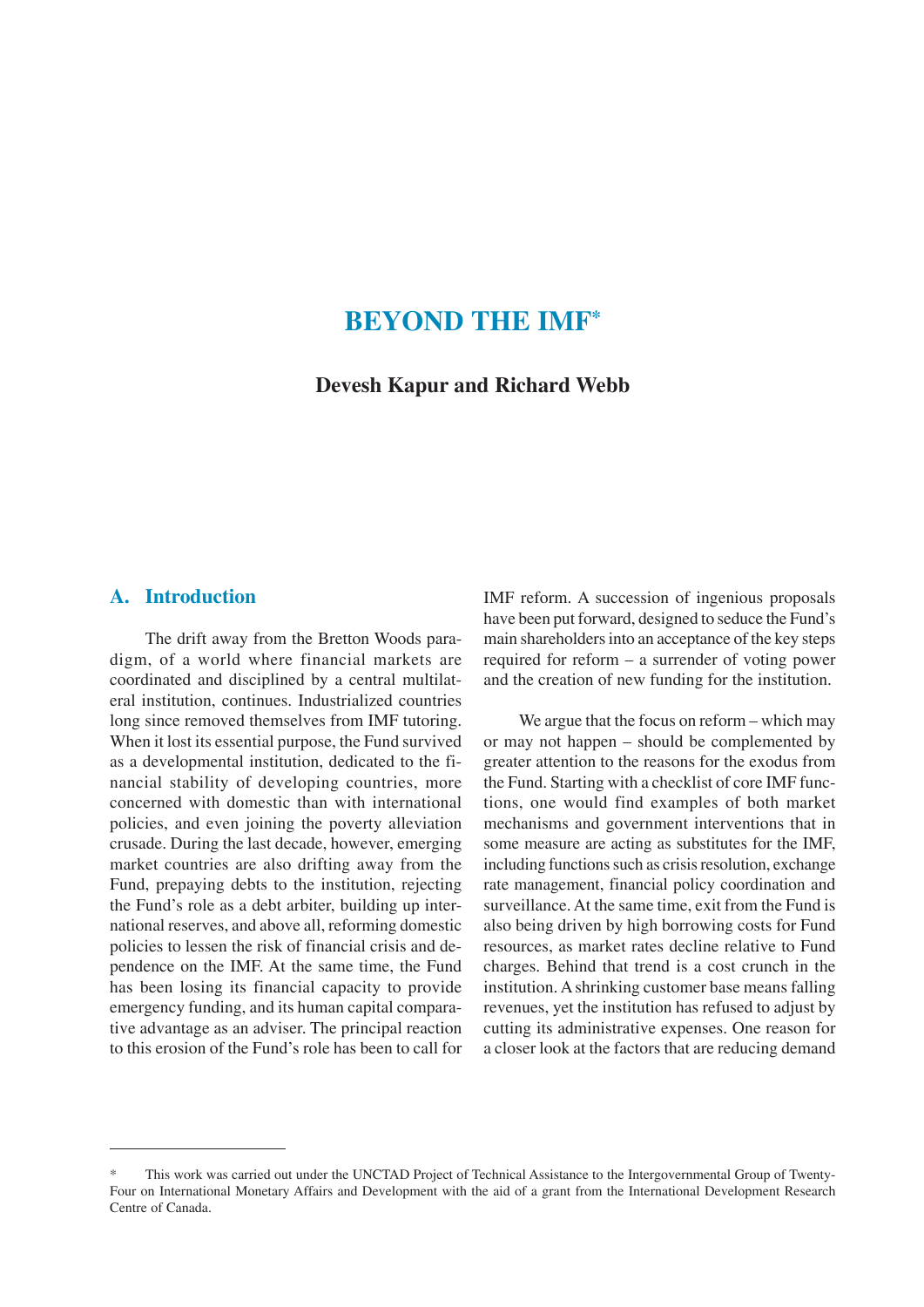for IMF services is to assess the significance of a diminished IMF. How effective are those alternative mechanisms? To what extent does the absence of an IMF mean a more dangerous world? Another reason for the examination proposed here is to identify opportunities for intervention that would reduce financial vulnerability, not through the Fund, but by strengthening the market and governmental substitutes for the IMF. The paper focuses in particular on the insurance role of the Fund and argues that developing countries are adopting alternative insurance mechanisms, from a higher level of reserves to regional co-insurance facilities to remittances as a counter-cyclical source of foreign exchange.

### **B. The Fund's declining relevance**

Over the last two years, respected international finance experts have stated that the IMF is rudderless and ineffective (Eichengreen and El-Erian, 2005), that it is suffering from an identity crisis (Truman, 2005b), waning influence (Truman, 2005b) and a reduced role, that it is on the brink of irrelevance (Wolf, 2006), that, as a result, the world economy basically is not managed at all (Williamson, 2005), that the IMF has long since lost its role as the world's central banker (Abdelal, 2005), has lost sight of where it wants to go (Truman, 2005b), and suffers from a mismatch between aspirations and authority and instruments, and that no single step will restore the Fund to its prior respected position (Truman, 2005a).

In most cases the statement was followed by a call for IMF reform, and often by specific reform proposals. For several years, the reform debate has concentrated the attention of the international finance community. Meanwhile, however, markets and governments and civil associations have been building alternative solutions to the various functional deficits that result from the lack of an effective IMF.

In the late 1990s, the Fund appeared to be at the zenith of its influence. Its attempt in 1997 to change the Articles of Agreement to make capital account liberalization a formal goal, and its subsequent role in the financial crisis that began in Asia in 1997–98 and spread to the Russian Federation and Brazil in 1998–99 gave the Fund an unprecedented global role. New forays such as the Poverty Reduction and Growth Facility (PRGF) drew the institution into core development issues hitherto the preserve of the multilateral development banks. These initiatives, however, did not reverse the underlying trend to irrelevance of the institution, and the PRGF may have turned out to be a Pyrrhic victory.

Today, the Fund's future appears much bleaker. Not only is demand for its resources at a historic low, but major borrowers are prepaying the institution. In 2003, Thailand finished paying off its obligations two years ahead of schedule while in 2004 the Russian Federation prepaid its \$3.3 billion debt to the IMF. In December 2005 and January 2006, Argentina and Brazil announced their decision to repay their entire debt to the Fund (\$15.5 billion in the case of Brazil and \$9.8 billion in the case of Argentina). Pakistan, which owes \$1.5 billion and is currently the third-largest debtor, has said that it is seeking to cut its dependence on the Fund; Ukraine, the fourth largest debtor, has declined any further assistance; and Serbia has announced that it would not increase its borrowings. In fiscal year 2005, just six countries had Stand-by Arrangements – the lowest number since 1975. The volume of lending rebounded in the current fiscal year, but almost entirely due to one country – a \$10 billion loan package to Turkey.

One possible interpretation is that the current decline in the demand for Fund resources is part of a cyclical process. Barry Eichengreen has pointed out that the Fund is "a rudderless ship in a sea of liquidity", suggesting that the Fund's *raison d'être* has not changed. However, it is worth contrasting the global payment systems in the aftermath of the oil price shocks of 1973–74 and 1979–80 with 2005–06. In stark contrast to the earlier two shocks, which created major global disequilibria and led many developing countries to avail of the Fund's facilities, there is little demand this time around. To be sure, this reflects structural and epistemic changes in developing countries, in which the Fund has played an important role. Greater liquidity in capital markets has given many middle-income developing countries alternatives, while low interest rates have made new financial emergencies less likely.

But there is more to the story. The Fund no longer has the mystique, and its imprimatur no longer carries the weight previously associated with the institution, despite the continuing appearance of an all-powerful and non-accountable institution.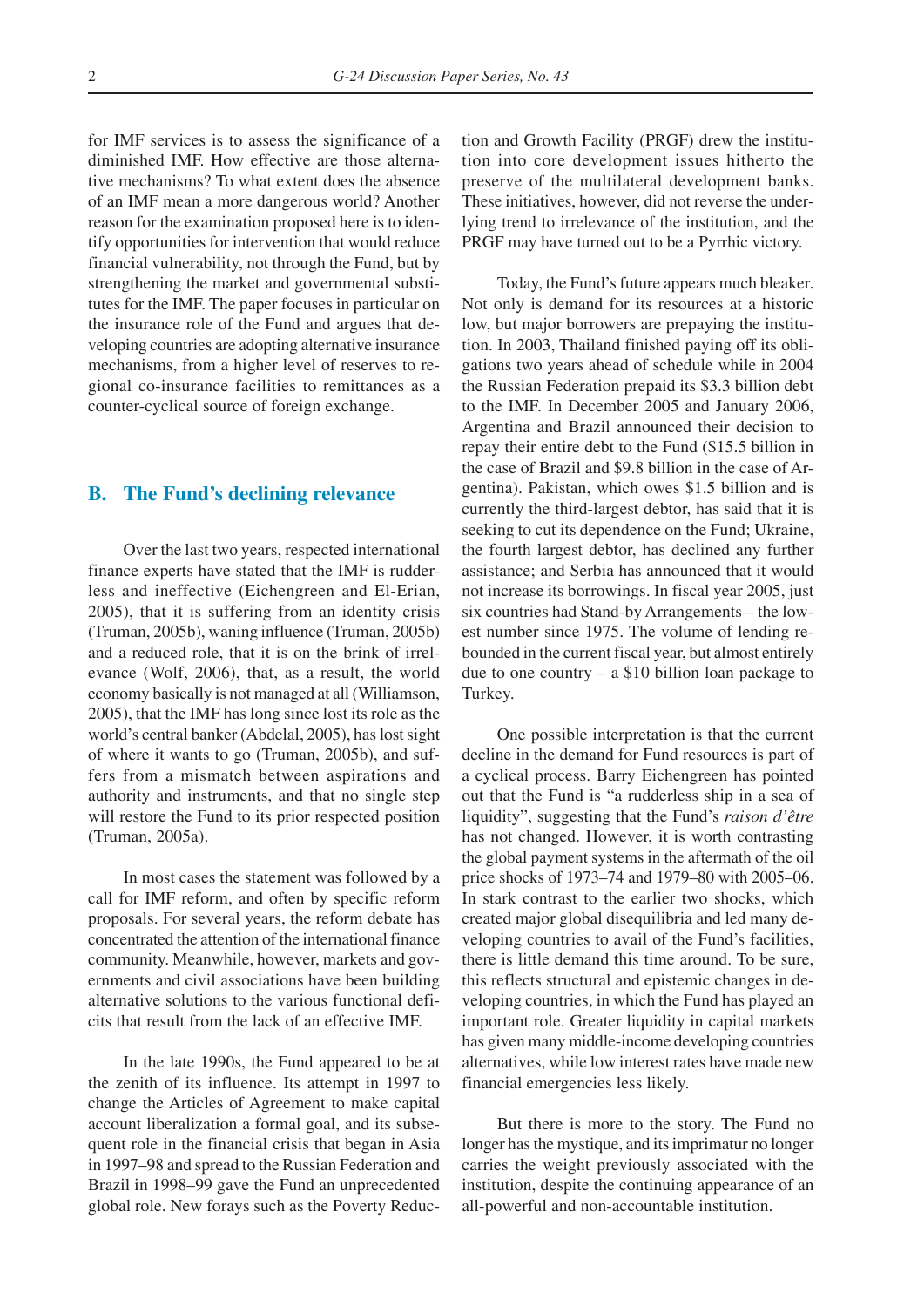For some time there has been a broad consensus on the need to reform the IMF. Ideas for reform cover virtually every aspect of the Fund, from its surveillance role to its role in debt management and emergency lending, to the nature of its advice and the functions it needs to add or discard to its governance (for a recent elaboration see Akyüz (2005), Bryant (2004), Woods (1998; 2005) and Buira (2005). However, there is little agreement when it comes to the details of the reforms. In the past quarter century, developing countries have been periodically afflicted by financial crisis. Each flurry of activity has resulted in an expansion in the scale and scope of Fund itself. Mervyn King has pointed out that, instead of significant reform, the Fund's principal shareholders have merely ensured that the institution be allowed to "evolve through a series of ever more bland communiqués and meaningless statements" (King, 2006).

But today the Fund faces perhaps its gravest crisis, the result not of opprobrium but of irrelevance. The realization that if the Fund is not "kept up-todate ... [it] risk[s] suffering a lengthy senescence" (Wolf, 2006), may well prompt real reforms. However, as this paper argues, while developing countries should continue to press for reforms, they should take heed of just how little change has resulted from past calls for reform. Consequently, they must complement the focus on reform with exploring alternatives outside the IMF which could eventually increase the bargaining power of developing countries with the Fund, while at the same time spurring the institution to better performance by empowering competitive alternatives.

## **C. Alternatives to the Fund**

Several factors have contributed to the development of alternative and supplementary mechanisms to carry out particular IMF functions. Perhaps the most important has been the rapid growth of financial markets, and especially bond markets, which in turn has driven the expansion of institutions that monitor and carry out continuous market surveillance, notably rating agencies and other private and governmental institutions that track financial conditions. A second factor has been an equally impressive expansion in networking and local or regional cooperation and integration. Bryant (2004) has pointed to the "Multiplicity of institutional venues – consultative groups and international organizations – [that are] involved in surveillance of financial standards and prudential oversight. Similarly heterogeneous and complex institutions are involved in the nascent supranational surveillance of all other types of economic policies" (Bryant, 2004: 10–11). Cerny (2002) makes a similar point, speaking of the "privatization of transnational regulation" through the expansion of "webs of governance", of "epistemic communities", and "multi-level governance" involving government and private sectors and civil associations. The conception of a more flexible networked world order that uses both the traditional vertical international organizations and new, horizontal "institutions of globalization" has also been explored by Anne Marie Slaughter (2004). The third development, closely related to the above, has been modern communications technology which has brought about a multiplication in the volume, access and speed of information, enormously facilitating surveillance by non-official actors. These contextual trends help to explain the specific mechanisms, discussed below, that are being used to complement or substitute for particular IMF functions.

#### *1. Global financial stability*

#### *a. Crisis resolution*

Although the Fund has been a pivotal player in many debt and financial crises during the 1980s and the 1990s, it began to be seen by developing countries less as an impartial referee than as a debt collector for private creditors. In the late 1990s, the Fund proposed sovereign debt restructuring mechanisms (SDRM). Even if the Fund had been successful, the SDRM would have had limited utility since debt flows were becoming a much smaller part of total financial flows. In any event the SDRM did not go anywhere as the international community chose to pursue a more market-driven approach through the use of collective active clauses (CAC) in bond contracts. Neither debtors nor creditors appear enthusiastic about the Fund's role in restructuring under CACs. In the end, with the advice and market soundings of a private investment bank, Argentina made a unilateral offer which was substantially accepted by the market (Simpson, 2006). As the Argentinean and Russian defaults have shown, countries have realized that rather than perennial rounds of debt restruc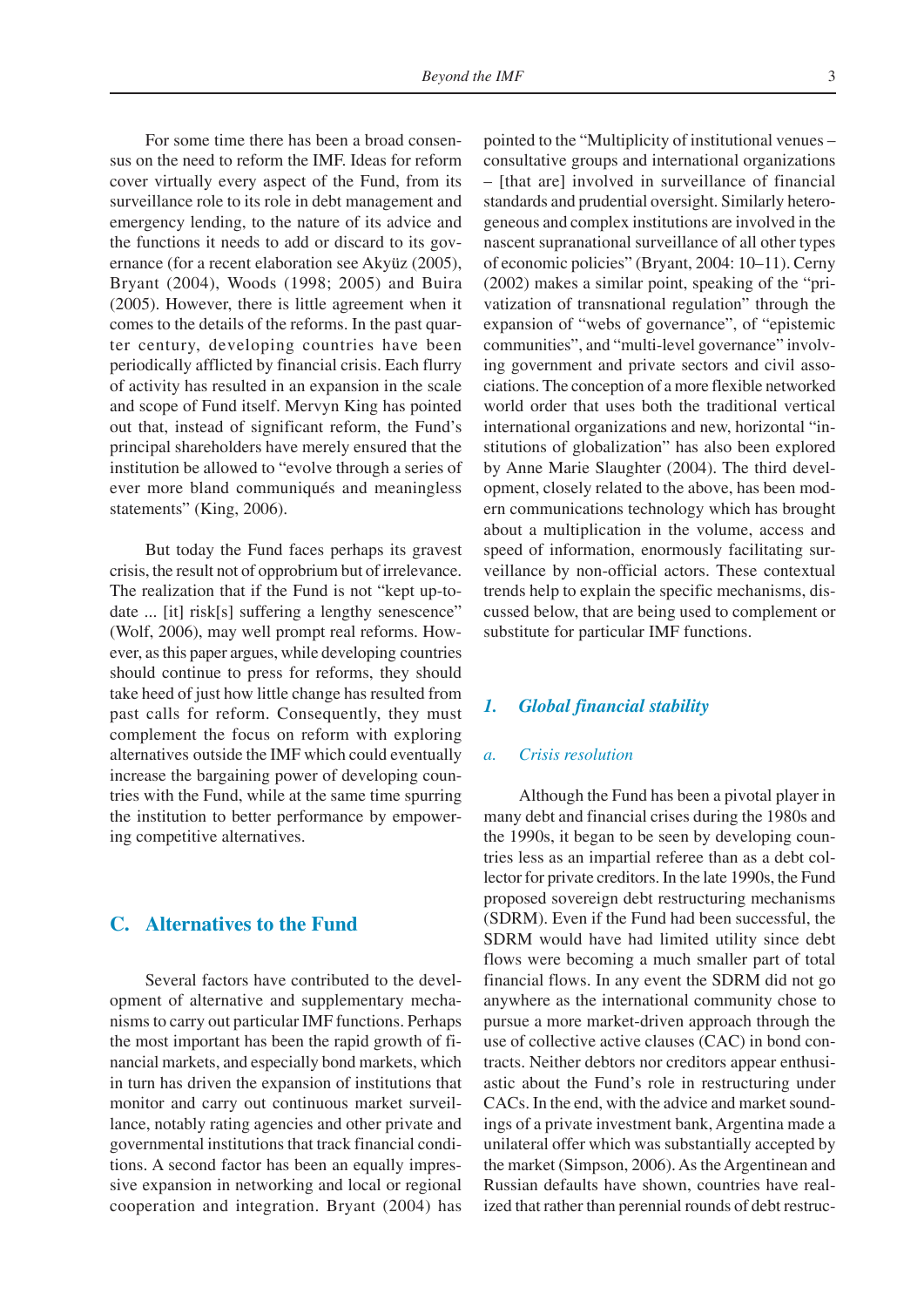turing with the IMF playing a central role, countries may be better off simply ignoring the Fund. The results (at least till now) don't seem to indicate that these countries are any worse off than if they had elected to use the offices of the IMF.

### *b. Managing the international monetary system*

The primary role of the Fund on exchange rate management had vanished with the collapse of the Bretton Woods system. Consequently, its original mandate notwithstanding, the Fund has been much more voluble on its member countries' fiscal policies than their exchange rate policies. Although recent G-7 communiqués have emphasized the importance of flexibility in exchange rate systems, countries continue to peg their exchange rates and there is not much that the Fund has been able to do about it.

Williamson (2005) has emphasized the need for the Fund to act as a referee on disputes over exchange rates and called for the institution to develop a system of reference exchange rates to prevent unsustainable global imbalances. He argues that such a system would help secure global policy consistency. The main problem with these arguments is that the risks to global financial stability are from the systemically important countries and regions, such as global imbalances caused by the huge United States current account deficit, China's system of exchange rate management, or Europe's rigid labour and product markets. But these are the very actors on whom the Fund has little influence and who are least likely to allow the Fund to constrain their autonomy. It is unclear why moving from the current ambiguous guidelines to more well-defined rules (through a system of reference exchange rates) would resolve the enforcement problem. That depends critically on the confidence of players in the institution itself, which in turn is singularly dependent on a perception of presumed neutrality and a referee role of the institution that few emerging markets are willing to accept given the current governance structure of the IMF.

Indeed even the SDR as a notional unit of exchange now faces competition. In spring 2006, the Asian Development Bank (ADB) is planning to launch a notional unit of exchange, called the Asian Currency Unit (ACU), which would help track the relative values of Asian currencies. Modelled on the Ecu (the forerunner of the Euro), the ACU would be calculated using a basket of 13 regional currencies, weighted according to the size of each economy. The ACU would allow monitoring of both the collective movement of Asian currencies against major external currencies, such as the dollar and the Euro, as well as the individual movement of each Asian currency against the regional average. Small borrowers are also expected to issue bonds denominated in ACUs (rather than the SDR).

#### *c. Coordination role*

An important role of the Fund has been to function as "a trusted, independent and expert secretariat" for policy makers around the globe. A very evident sign of its failure (on perhaps all three attributes) has been the proliferation of alternatives. A variety of institutional mechanisms are setting, interpreting, diffusing and enforcing rules on affecting global financial stability, ranging from purely governmental to purely private, with complex public-private hybrids added in. Ad hoc non-treaty intergovernmental groupings like the G-7, G-10, and G-20 are agenda setting and rule ratification institutions. Intergovernmental organizations like the IMF, World Bank, International Finance Corporation (IFC), and Bank for International Settlements (BIS) make some rules, but more importantly, serve as transmission and enforcement mechanisms for rules developed elsewhere. Increasingly the rules underpinning global financial governance are being set by private actors: the International Federation of Accountants (IFAC), Inter-Agency Standing Committee (IASC) and groupings of national regulatory institutions such as International Organization of Securities Commissions (IOSCO) and International Association of Insurance Supervisors (IAIS). The annex to this paper lists the goals, representation, decision rules, and agenda setting capacity of the principal institutional underpinnings of global financial governance.

Two features of this institutional mix are worth highlighting. One, there is considerable variation in forms of representation, goals, and authority. Two, there are overlapping jurisdictions in several areas, which is leading to the formation of "second generation" emanation institutions (the Joint Forum on Supervision of financial conglomerates run jointly with the Basle Committee on Banking Supervision, IOSCO and IASC, is an example). Developing coun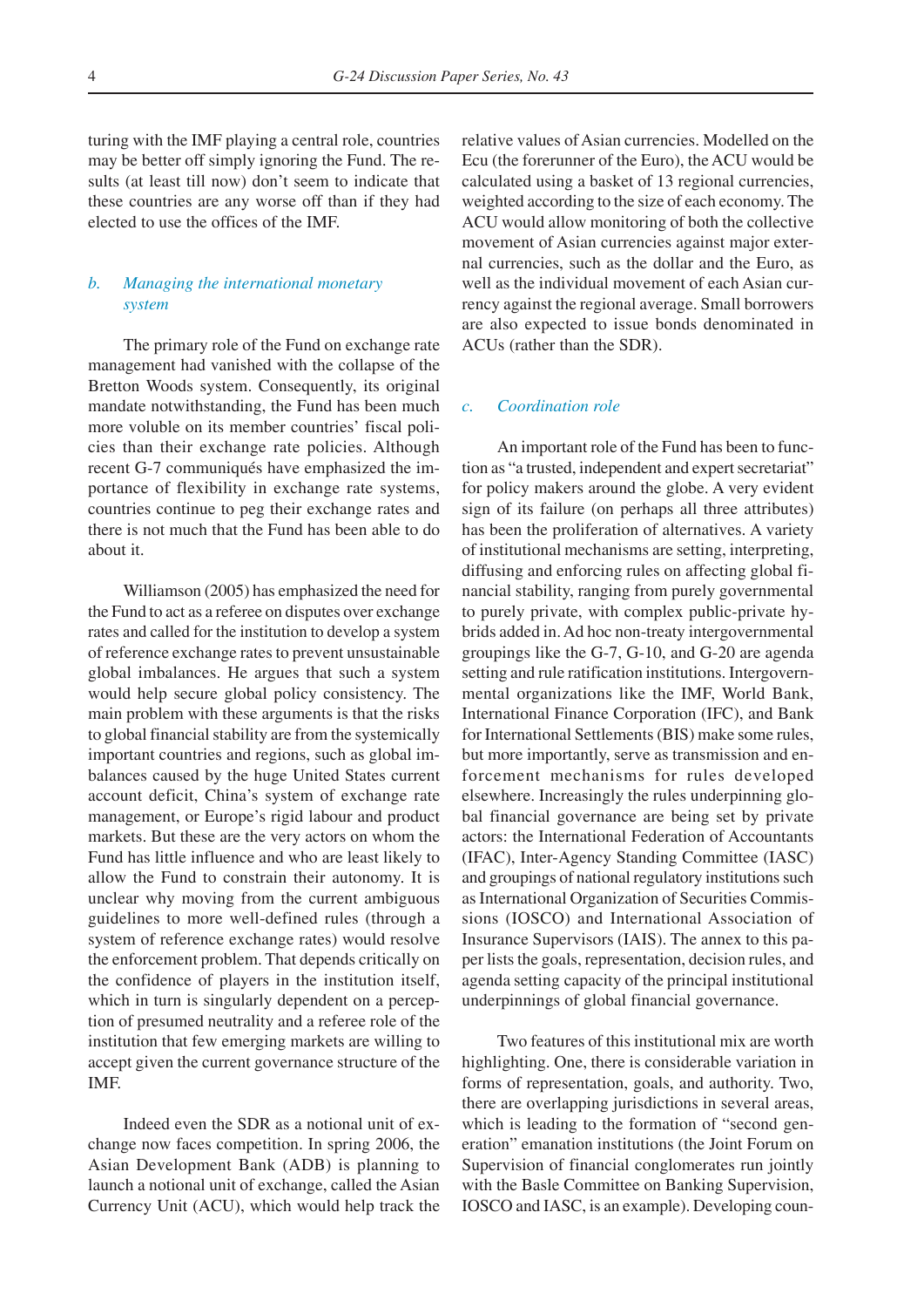tries should give greater emphasis to participating in these multiple fora, rather than wringing their hands about their marginalization in the Fund.

#### *d. Surveillance function*

Besides its insurance function (emergency lending), surveillance has long been seen as the Fund's other critical function. Compared to its early years, the very success of the Fund in ensuring greater transparency in countries' macro accounts has meant that a variety of institutions (both private and public) play a role through their reports and analysis, which are similar to those of the Fund. Moreover, a key weakness of the Fund's surveillance is that issues in Article IV consultations are negotiated ex ante with the systemically important countries, implying that the latter exercise agenda control. The coverage of private rating agencies has grown enormously, extending to both sovereign and private debt, to most middle income countries and even many sub-Saharan nations. In addition to wide coverage and freedom from the political inhibitions that limit the Fund, surveillance carried out by the private sector is a source of frequent and up-to-date information, in contrast to the relative infrequency of Article IV consultations which occur only every 12–18 months and, in some cases, less frequently. The rating agencies have not improved on the Fund's prediction record, and, like the IMF, they can be suspected of conflict of interest, yet private surveillance is a growing industry.

Proposals to rescue Fund surveillance stress the need to separate its surveillance and lending functions so as to avoid any perception of conflict of interest. The separation would apparently enhance the independence and credibility of the Fund's technical judgment. However, enhanced surveillance of the global economy and a legal foundation for the international financial system require a tougher and more independent role for the Fund, a delegation of authority that is not likely to be accepted by the newly systemically important countries unless it is tied to a fairer quota allocation.

Better surveillance could result if the Fund were reorganized to reflect the fact that much of what is called globalization is really regionalization. Trade and exchange-rate policies are taking on an increasingly regional character, reflecting in part the fact that international trade has grown faster within regions than between regions. The Fund could adopt an organizational structure akin to that of the Federal Reserve System, with regional branches acting as the principal regional institutional mechanisms for coordination and surveillance, leaving a smaller central core to focus on global systemic issues.

#### *2. Insurance role*

For most developing countries, the Fund's insurance role – short-term balance-of-payments (BOP) support during times of crisis, when countries cannot avail of any other sources of external finance – has been its most important function. That is when the Fund has most power, and where controversy over its use has been most manifest. Thus, finding alternatives to the Fund's monopoly in this area will do more to change the relationship between the IMF and developing countries than any other development.

Developing countries have several external financing options in the event of a balance-of-payments crisis. First, they could draw up credit lines on an ongoing basis to preempt crises of illiquidity. But the volume depends on internal economic fundamentals, confidence in international markets, and the predisposition of the  $G-7<sup>1</sup>$ 

A second option is self-insurance. There are two main possibilities here. The most obvious is the buildup of reserves. Indeed the most significant sign of dissatisfaction with the Fund is the very conscious choice of developing countries to sharply increase their foreign exchange reserves in recent years (table 1). What is driving this? The demand for reserves is usually modelled on the lines of a buffer stock model, whereby the macroeconomic adjustment costs without reserves are balanced with the cost of holding reserves. Another way of looking at a reserve buildup is analogous to the precautionary motive for savings traditionally put forward for explaining individual consumption (and savings) behaviour (Aizenman and Lee, 2005). Kapur and Patel (2003), extend this line of thinking by stressing two additional factors: strategic considerations arising from prevailing and likely geo-political realities, and the high prospective political price that the government of the day will have to pay if the country faces an external payments crisis (i.e. if the country runs out of foreign exchange reserves).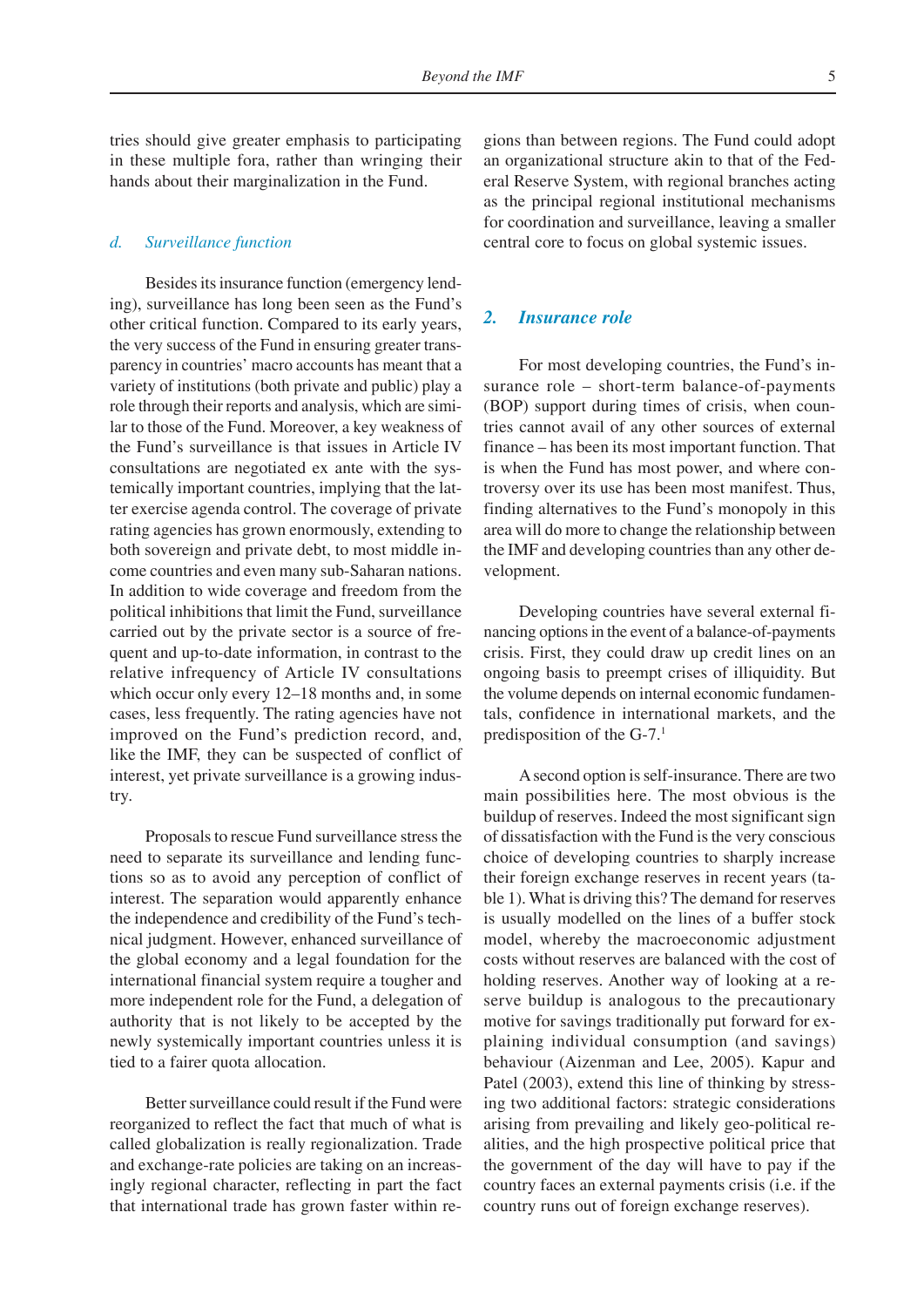#### *Table 1*

### **DEVELOPING COUNTRY FOREIGN EXCHANGE RESERVES, 1991–2004**

*(SDR billion)*

| Region                    | 1991  | 1998  | 2004    |
|---------------------------|-------|-------|---------|
| Asia                      | 174.4 | 408.6 | 1.033.3 |
| Asia (excluding China)    | 75.9  | 240.3 | 580.3   |
| Africa                    | 13.9  | 28.9  | 81.4    |
| South and Central America | 44.7  | 112.5 | 139.2   |
| Developing Europe         | 15.4  | 71.7  | 211.9   |
| Middle East               | 38.4  | 69.5  | 101.9   |

#### **IMF LOANS OUTSTANDING, 1991–2005**

*(SDR billion)*

| Region                    | 1991 | 1998 | 2005 |
|---------------------------|------|------|------|
|                           |      |      |      |
| Asia                      | 5.0  | 24.2 | 7.6  |
| Asia (excluding China)    | 4.7  | 24.2 | 7.6  |
| Africa                    | 5.9  | 6.8  | 4.4  |
| South and Central America | 12.1 | 15.6 | 9.2  |
| Developing Europe         | 3.5  | 19.6 | 13.2 |
| Middle East               | 0.2  | 0.7  | 0.7  |
|                           |      |      |      |

#### **RATIO OF LDC RESERVES/IMF LOANS, 1991–2004**

| Region                    | 1991  | 1998  | 2004  |
|---------------------------|-------|-------|-------|
|                           |       |       |       |
| Asia                      | 34.7  | 16.9  | 119.9 |
| Asia (excluding China)    | 16.2  | 9.9   | 67.3  |
| Africa                    | 2.4   | 4.3   | 16.0  |
| South and Central America | 3.7   | 7.2   | 5.0   |
| Developing Europe         | 4.4   | 3.7   | 10.7  |
| Middle East               | 247.3 | 121.6 | 134.7 |
|                           |       |       |       |

*Source:* Compiled from issues of the *International Financial Statistics* of the IMF.

#### **Country/economy lists**

#### *Foreign reserves*

**Asia:** Afghanistan, Bangladesh, Bhutan, Cambodia, China, Fiji, Hong Kong (China), India, Indonesia, the Lao People's Democratic Republic, Macao (China), Malaysia, the Maldives, Micronesia (Federated States of), Mongolia, Myanmar, Nepal, Pakistan, Papua New Guinea, the Philippines, the Republic of Korea, Samoa, Singapore, the Solomon Islands, Sri Lanka, Thailand, Tonga, Vanuatu, Viet Nam.

**Africa:** Algeria, Angola, Benin, Botswana, Burkina Faso, Burundi, Cameroon, Cape Verde, the Central African Republic, Chad, Comoros, Côte d'Ivoire, the Democratic Republic of the Congo, Djibouti, Equatorial Guinea, Eritrea, Ethiopia, Gabon, Gambia, Ghana, Guinea, Guinea Bissau, Kenya, Lesotho, Liberia, Madagascar, Malawi, Mali, Mauritania, Mauritius, Morocco, Mozambique, Namibia, Niger, Nigeria, Rwanda, Sao Tome and Principe, Senegal, the Seychelles, Sierra Leone, Somalia, South Africa, Sudan, Swaziland, Togo, Tunisia, Uganda, the United Republic of Tanzania, Zambia, Zimbabwe.

**South and Central America:** Anguilla, Antigua and Barbuda, Argentina, Aruba, the Bahamas, Barbados, Belize, Bolivia, Brazil, Chile, Colombia, Costa Rica, Dominica, the Dominican Republic, Ecuador, El Salvador, Grenada, Guatemala, Guyana, Haiti, Honduras, Jamaica, Mexico, Montserrat, Netherlands Antilles, Nicaragua, Panama, Paraguay, Peru, Saint Kitts and Nevis, Saint Lucia, Saint Vincent and the Grenadines, Suriname, Trinidad and Tobago, Uruguay, Venezuela.

**Developing Europe:** Albania, Armenia, Azerbaijan, Belarus, Bosnia and Herzegovina, Bulgaria, Croatia, Cyprus, the Czech Republic, Estonia, Georgia, Hungary, Kazakhstan, Kyrgyzstan, Latvia, Lithuania, Malta, Poland, the Republic of Moldova, Romania, the Russian Federation, Serbia and Montenegro (former Yugoslavia), Slovakia, Slovenia, Tajikistan, The former Yugoslav Republic of Macedonia, Turkey, Ukraine.

**Middle East:** Bahrain, Egypt, Iran (Islamic Republic of), Iraq, Israel, Jordan, Kuwait, Lebanon, the Libyan Arab Jamahiriya, Oman, Qatar, Saudi Arabia, the Syrian Arab Republic, the United Arab Emirates, Yemen.

#### *Loans outstanding*

**Asia:** Afghanistan, Bangladesh, Cambodia, China, Fiji, Hong Kong (China), India, Indonesia, Kiribati, the Lao People's Democratic Republic, Macao (China), Malaysia, the Maldives, Mongolia, Myanmar, Nepal, Pakistan, Papua New Guinea, the Philippines, the Republic of Korea, Samoa, the Solomon Islands, Sri Lanka, Thailand, Tonga, Viet Nam.

**Africa:** Algeria, Angola, Benin, Burkina Faso, Burundi, Cameroon, Cape Verde, the Central African Republic, Chad, Côte d'Ivoire, the Democratic Republic of the Congo, Djibouti, Equatorial Guinea, Ethiopia, Gabon, Gambia, Ghana, Guinea, Guinea-Bissau, Kenya, Lesotho, Liberia, Madagascar, Malawi, Mali, Mauritania, Mauritius, Morocco, Mozambique, Namibia, Niger, Nigeria, Rwanda, Sao Tome and Principe, Senegal, the Seychelles, Sierra Leone, Somalia, South Africa, Sudan, Swaziland, the United Republic of Tanzania, Togo, Tunisia, Uganda, Zambia, Zimbabwe.

**South and Central America:** Antigua and Barbuda, Argentina, the Bahamas, Barbados, Belize, Bolivia, Brazil, Chile, Colombia, Costa Rica, Dominica, the Dominican Republic, Ecuador, El Salvador, Grenada,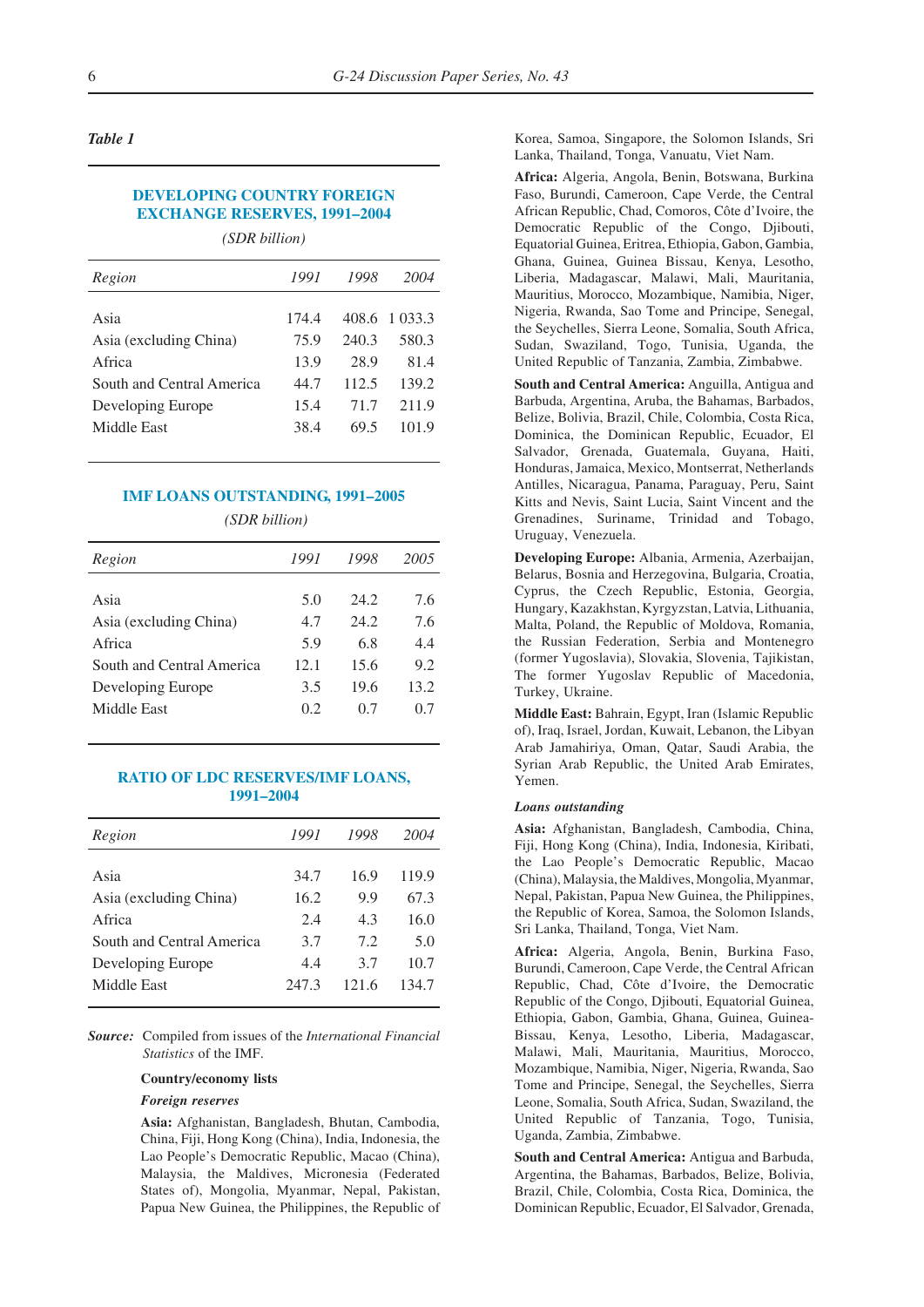Guatemala, Guyana, Haiti, Honduras, Jamaica, Mexico, Nicaragua, Panama, Paraguay, Peru, Saint Kitts and Nevis, Saint Lucia, Saint Vincent and the Grenadines, Suriname, Trinidad and Tobago, Uruguay, Venezuela.

**Developing Europe:** Albania, Armenia, Azerbaijan, Belarus, Bosnia and Herzegovina, Bulgaria, Croatia, Cyprus, Czech Republic, Estonia, Georgia, Hungary, Kazakhstan, Kyrgyzstan, Latvia, Lithuania, Poland, the Republic of Moldova, Romania, the Russian Federation, Serbia and Montenegro (former Yugoslavia), Slovakia, Slovenia, Tajikistan, The former Yugoslav Republic of Macedonia, Turkey, Ukraine.

**Middle East:** Bahrain, Egypt, Iran (Islamic Republic of), Iraq, Israel, Jordan, the Syrian Arab Republic, Yemen.

While in some cases (most notably in East Asia), countries have been building up their reserves to prevent appreciation of their currency, in the vast majority of cases the primary motive has been "selfinsurance". To guard themselves against external shocks, developing countries can either seek some sort of joint insurance or attempt to obtain self-insurance. The institutional mechanism for the former has been the IMF, and for the latter foreign exchange reserves. The trade off between the two has been between political and financial costs. While borrowing from the Fund has lower financial costs, the political costs have been high. As conditionalities mounted so did the political costs. In retrospect, the Asian financial crisis was the turning point. Policy makers are well aware of the humiliation heaped on East Asian economies in the course of their Fund programmes during the East Asian crisis from 1997–99. Although the Fund has changed tack since then, its perceived lack of independence means that policy makers would be understandably risk-averse. Developing countries appear to be prepared to pay a high financial cost (estimated to be about one percent of GDP of developing countries taken as a whole) to preempt the prospect of a ruinous political cost (Rodrik, 2006).<sup>2</sup>

Thus, the high costs of holding reserves notwithstanding, they are still a more attractive option relative to availing of any contingent credit line, either from markets or the IMF. For one, the very act of securing contingent credit facilities may trigger a downward spiral of confidence that a government would want to avoid in the first place. Moreover, once a crisis builds up it is exceedingly difficult to either predict or control its momentum. High levels of uncertainty enhance the case for the *status quo*

option (i.e. hold high reserves and pay a financial premium). This is even more the case given current geopolitical realities where economic pressure, whether through international financial institutions or on trade policies or even something as seemingly mundane as travel advisories, means a high level of reserves is essential for a country to maintain policy autonomy. Large reserves also help to reassure foreign investors that the likelihood of default on foreign currency denominated liabilities is extremely small.

For many poorer developing countries whose exports are insufficient to build reserves, the need for insurance has been reduced by growing cash flows from their citizens abroad. Remittances have emerged as an important (in some cases, critical) source of financial flows for many developing countries (figure 1). These flows come without a plethora of conditionalities, are unrequited transfers (and therefore do not require repayment), and increase in times of shocks. They are allowing many developing countries to cover their trade deficits and therefore avoid the cycle of unsustainable external borrowings to cover high current account deficits, thereby necessitating an IMF programme.

But a country's diaspora can be a financial resource not just through accretion in the current account (in the form of remittances) but in the capital account as well. For instance in 1998, when India faced sanctions and global financial markets were in turmoil, the country raised \$4.2 billion through India Resurgent Bonds (IRBs) and again in 2000, apprehensive about its balance-of-payments prospects, India raised another \$5.5 billion through the India Millennium Deposit (IMD) scheme. While both issues (especially the latter) were expensive, they were much less costly than any other alternative. And the experience underscored a new possibility: a country with a large overseas diaspora could raise significant resources at relatively short notice, without having to go to the Fund. Nonetheless there are clear limits as to the amount of money that can be raised through this route.

Political motivations have also led to emergency financing between countries, as illustrated by Venezuela's recent offer to Argentina to buy \$3.4 billion of Argentinean government bonds, of which \$1.1 billion has been disbursed thus far. Similar financing has been a long established practice between oil-rich and needy Muslim nations in the Middle East and Africa.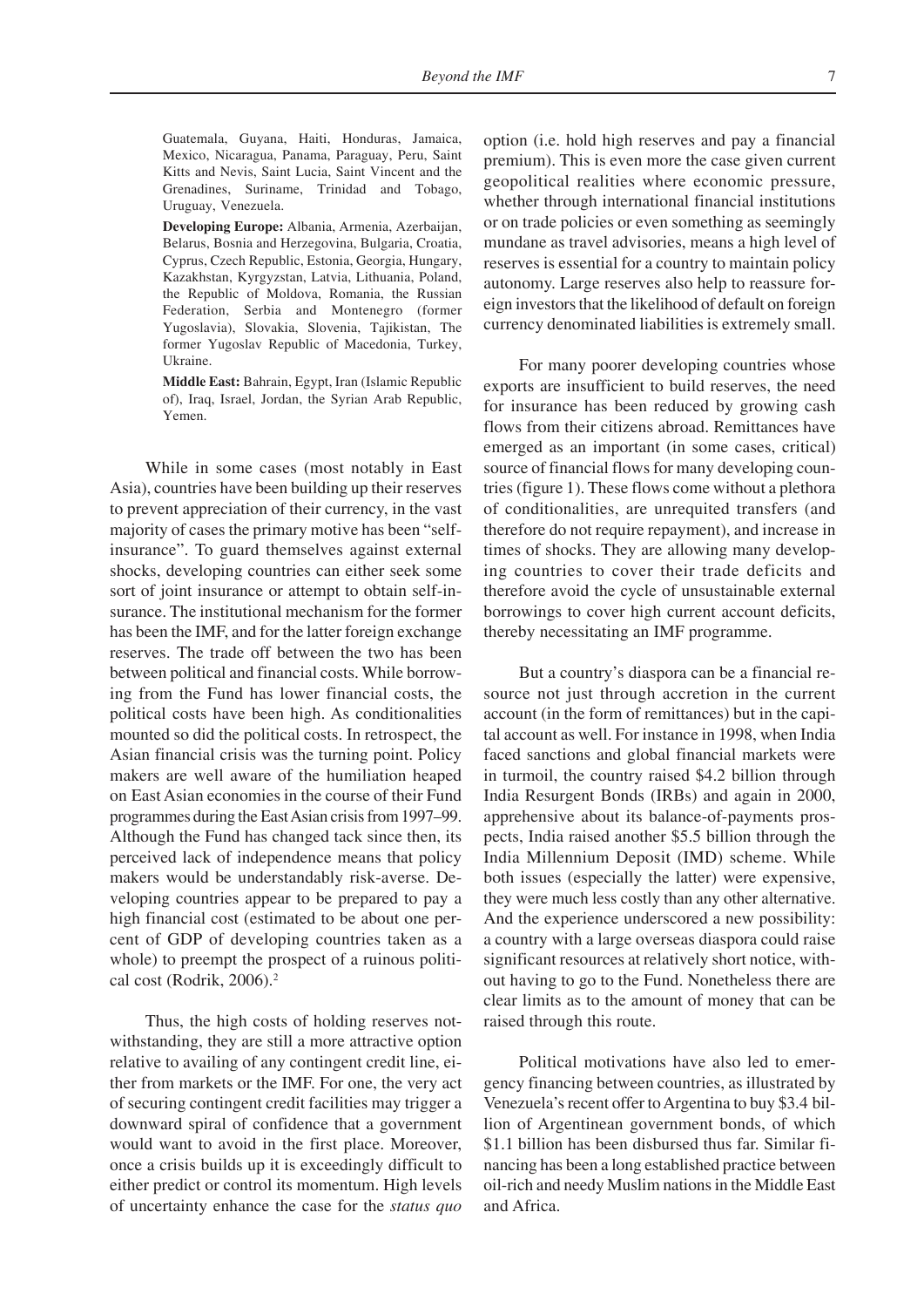#### *Figure 1*



Developed countries had already developed self- and joint-insurance systems. It was the establishment of the General Agreements to Borrow (the GAB) among the G-10 in 1964 that undermined the Fund's *raison d'être* for the industrialized countries. Following the onset of the Asian crisis, the United States shot down the idea of an Asian Monetary Authority and severely criticized the Asian Development Bank when it attempted to adopt a position different from the prescriptions of the IMF. In the last few years Asian countries have renewed efforts at establishing swap facilities between the region's central banks to pool resources against a speculative attack (under the so-called Chiang Mai Initiative), and efforts to develop a region-wide market for local currency bonds. In the medium-term, the swap arrangements (now around \$70 billion) pose a singular challenge to the Fund. If growing cooperation among central banks in the region (exemplified by central bank swap facilities) leads to an Asian equivalent of a GAB, the Fund's importance to the region will diminish for the same reason that it has all but disappeared in the industrialized countries.

The strong development of regional monetary and financial arrangements has been pointed out by Henning (2005) and Cohen (2003). "Cohen counts four full-fledged monetary unions, involving 37 countries, thirteen fully dollarized countries, five neardollarized countries, and ten bimonetary countries" (Henning, 2005: 1). Henning also notes that the Exchange Stabilization Fund of the United States has entered into nearly 120 agreements since its introduction in 1934.

Some developing countries are seeking insurance by coming under the umbrella of a major power. The EU will effectively provide insurance for new Central and East European members through the ERM2. The liquidity provided to these countries will come from the European Central Bank rather than from the IMF.

The Cold War powerfully shaped the lending of the Bretton Woods Institutions in two distinct ways. First, the prospect of a country turning to the Soviet Bloc made the market for lending contestable. Second, allies of major shareholders could always expect their economic transgressions to face less opprobrium. For a while the collapse of the Soviet Union seemed to remove any political competition, but the war on terrorism and the rise of China has changed that. In Asia, Africa, and Latin America, China has mounted a charm offensive, with economic deals that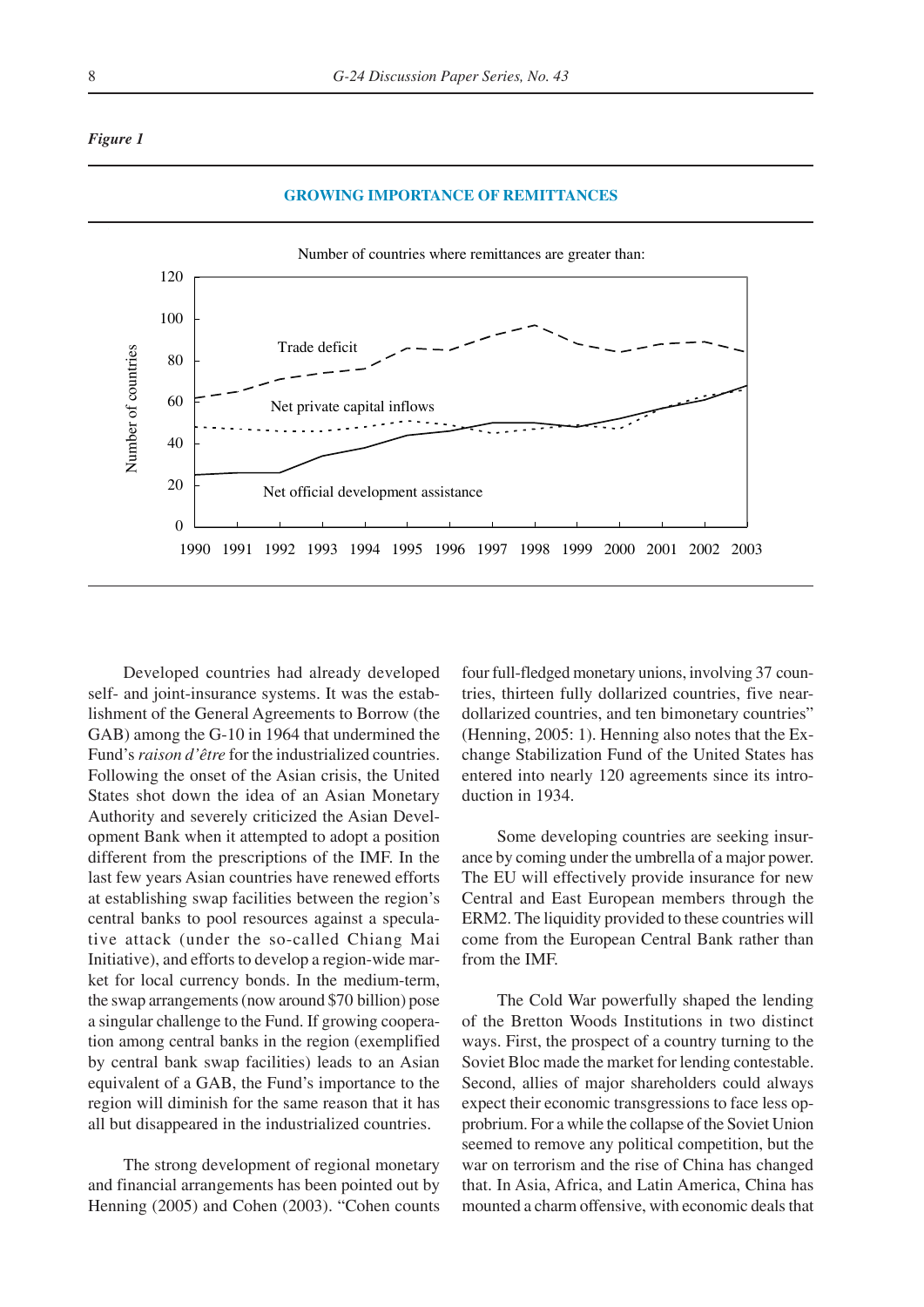eschew advice and hectoring. Its demand for raw materials from the latter two regions in particular has fuelled a new commodity boom and led China to stake strategic partnerships. China's volume of trade with Africa has quadrupled in the past five years (to reach about \$37 billion).3 And the pragmatic Chinese policies are a much less constraining philosophy than that of the Fund's major shareholders. Thus, even as Zimbabwe defaulted on its obligations to the Fund, Beijing rolled out the red carpet for President Mugabe.

Table 2 summarizes the variety of mechanisms reviewed above that supplement the IMF or reduce the demand for insurance, and points out the principal mechanisms used in each region.

### **D. Organizational changes**

The drift away from the Fund is also a consequence of the growing access by emerging markets to private finance and the rising relative cost of Fund loans. At the same time, the Fund is not responding to the loss of competitive advantage by reducing its administrative expenses. The resulting *de facto* exit of its clientele, driven by the combination of high political costs associated with Fund borrowing and growing availability of alternatives, now poses an unprecedented challenge for the Fund, in particular pressures on its income. This paper examines the options available to the Fund if it is to reverse its loss of clientele.

In particular, in addition to governance reform, the Fund's future seems to require significant cuts in its administrative budget, using budget savings to lower borrower interest rates. The recent decision of Argentina and Brazil to prepay their IMF debts has meant that the Fund income will decline by \$116 million in 2006. Apart from a short period in 1990, the IMF's loan book is at its lowest in the past quarter century. One option that the Fund is considering to augment its shrinking income is a proposal to invest some of its reserves in higher yielding longerterm securities, while another option would find a way to generate income from its gold holdings.

One alternative that does not seem to be on the cards is to cut the Fund's administrative expenses. The Fund like the IBRD is cost-plus lender and there-

#### **ALTERNATE RISK MANAGEMENT MECHANISMS FOR LDCs**

| Region                            | Insurance mechanism         |
|-----------------------------------|-----------------------------|
| Central America<br>(incl. Mexico) | Remittances                 |
| East Asia                         | Reserves, swap facilities   |
| East Europe                       | ECB (through EU membership) |
| Latin America                     | Reserves                    |
| Middle East and<br>North Africa   | Remittances                 |
| Russian Federation                | Reserves                    |
| South Asia                        | Remittances, reserves       |
| Sub-Saharan Africa                | Assistance from Asia        |

fore has had little incentive to make the sorts of hard choices that are forced on its clients. In recent years, the cost of borrowing has increased and along with high administrative expenditures, the financial costs of IMF loans are high. When added to the political costs, it is hardly surprising, therefore, that countries are prepaying loans.

Unlike the Bank, which has undergone several major and wrenching organizational changes, the Fund has enjoyed a charmed existence. The only fundamental reform occurred in the aftermath of the collapse of the Bretton Woods system in the early 1970s, but even that had very modest organizational effects. However, as discussion above has sought to demonstrate, the Fund's current financial situation is not the result of temporary circumstances, but is being driven instead by longer-term structural factors. The income pressures facing the Fund will not be resolved by tinkering with the budget. The underlying cause of this predicament is that the Fund is losing rents that it enjoyed as a monopolist, but which are dissipating as alternative sources of insurance and counter-cyclical flows become available to developing countries. Consequently, the revenue shortfalls facing the Fund are of a more permanent nature than the management appears willing to acknowledge. We believe that the Fund has little

*Table 2*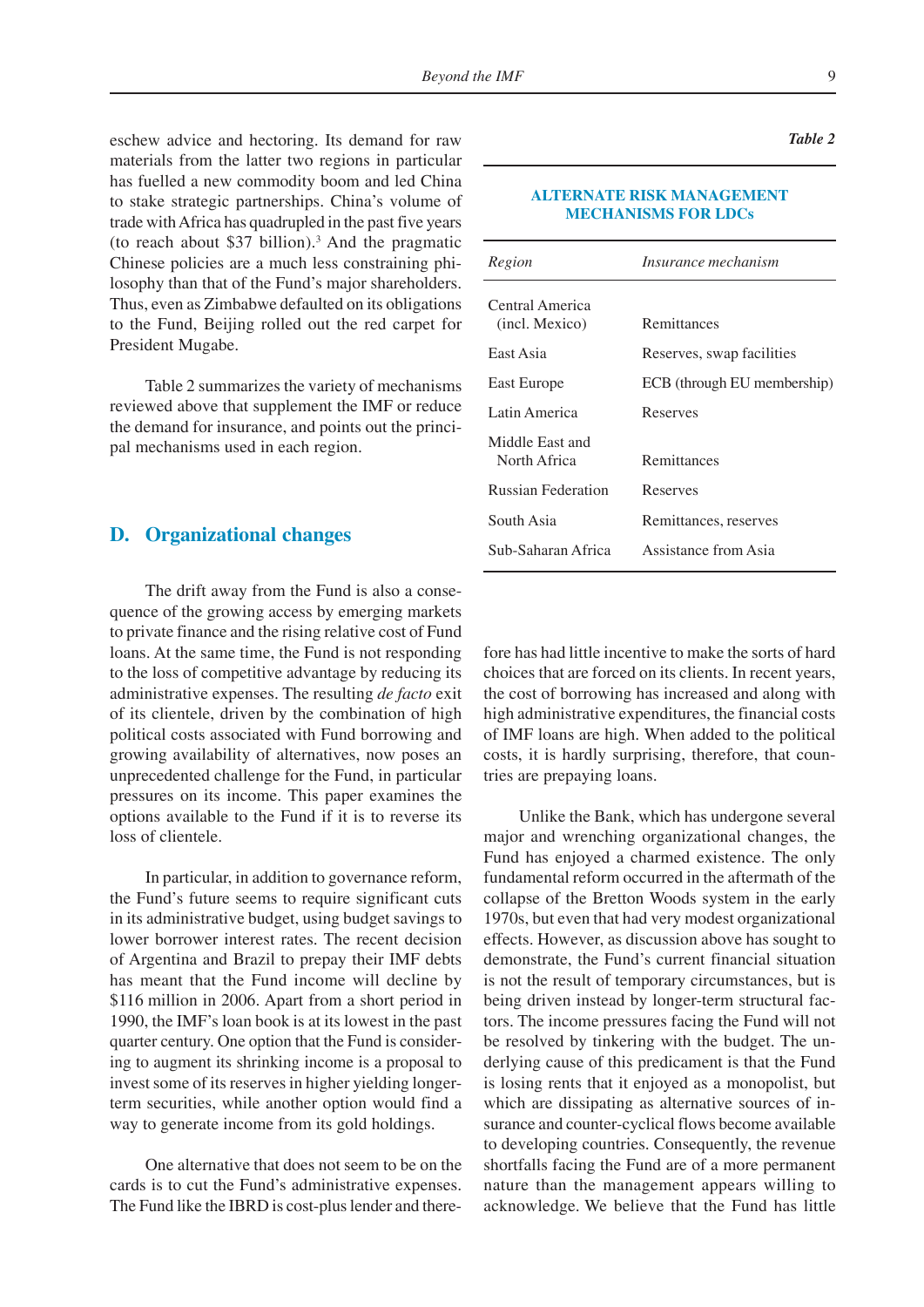alternative but to swallow some if its own medicine, tightening its belt and reducing administrative expenditures. We believe there is considerable scope for doing that, though the Fund's recent strategic review avoided any serious consideration of the matter. The standard cost-cutting steps required are to overhaul compensation policies, develop more flexible (internal) labour markets, greater decentralization and outsourcing to lower cost locations.

The biggest anomaly in the Fund's compensation is its pensions. The anomaly is both in terms of level and structure. On level, a comparison of the pension of the median Fund staffer with other comparable places (e.g. universities) is revealing of the extent to which the Fund has gone overboard. It is simply over the top. The present value of the pension due to a Fund staffer who retires at B3–B4 level after about 25 years at the Fund is about \$5–6 million.

Even as the Fund's advice recommends that countries move from defined benefit-regime to defined contribution-system, its own compensation policy remains wedded to a defined benefit pension system, one of the last bastions in the world. Even worse, the defined benefits are linked to a staffer's last three years salary, a perverse incentive from the point of view of another favourite Fund recommendation, labour market flexibility. Its pension system actually encourages immobility because pensions increase disproportionately with years of service: in fact there are two major career kinks, when the pension jumps discontinuously, so a staffer within sight of these kinks simply drops anchor. The Fund's justifies this policy with references to the importance of factors such as experience and institutional memory. The Fund, however, stands out from other organizations that require similar skills.

A second problem with the Fund's compensation policies is wage compression. The Fund's standard prescription is to argue for wage decompression to allow more flexibility to hire staff with special skills, especially at senior levels. Sadly, here too the Fund has failed to follow its own advice. Unlike most of its member states, senior Fund staff is well compensated. The wage compression arises from the fact that junior staff is compensated much too handsomely, especially when one adds in munificent expatriate benefits: home leave, education, the G-5; (ability to "import" domestic help and pensions). These high salaries do not compensate for

greater risk, since it is virtually impossible to be downsized from the Fund.

A third issue is the need for greater transparency in salary structure. IMF staff receives a range of benefits in non-monetized form from education for children to home leave travel allowances. The Fund's message to its civil service clients around the world has been a consistent one – monetize all benefits so that they are clear and transparent. A comparison of lower level total emoluments (including the present value of pension liabilities), with his/her counterpart in comparable private/public institutions would be telling.

Developing countries have a strong interest in pushing for organizational changes in the Fund, and in particular a major overhaul of the Fund's personnel and compensation policies, in line with what the institution advocates everyone else. Since personnel expenses amount to about 70 per cent of the Fund's budget (which is approaching nearly \$900 million), there is simply no alternative but to address the size of staff and the structure of compensation. Recent attempts to reform the Fund's pension plan were scuttled when Executive Directors from some industrialized countries bowed to pressure from staff.4 These countries feel that few nationals from their countries would be willing to join the Fund if the compensation package were less attractive. Current policy, however, means that developing countries are subsidizing the ability of rich countries to have nationals on the staff.

#### **E. Implications**

The lack of voice in the IMF has been a perennial complaint of developing countries. Currently Europe (including the Russian Federation) accounts for 40 per cent of the IMF's voting share and up to 10 of the 24 seats on the Executive Board. Japan, China and India and other East Asian countries account for only 16 per cent of the vote share and 5 chairs. Current discussions indicate that Europe might be willing to give up 2 per cent of its vote share (and perhaps one seat), which will do little to address the structural imbalance.

However, as Hirschman has pointed out, "voice" is not the sole source of legitimacy for an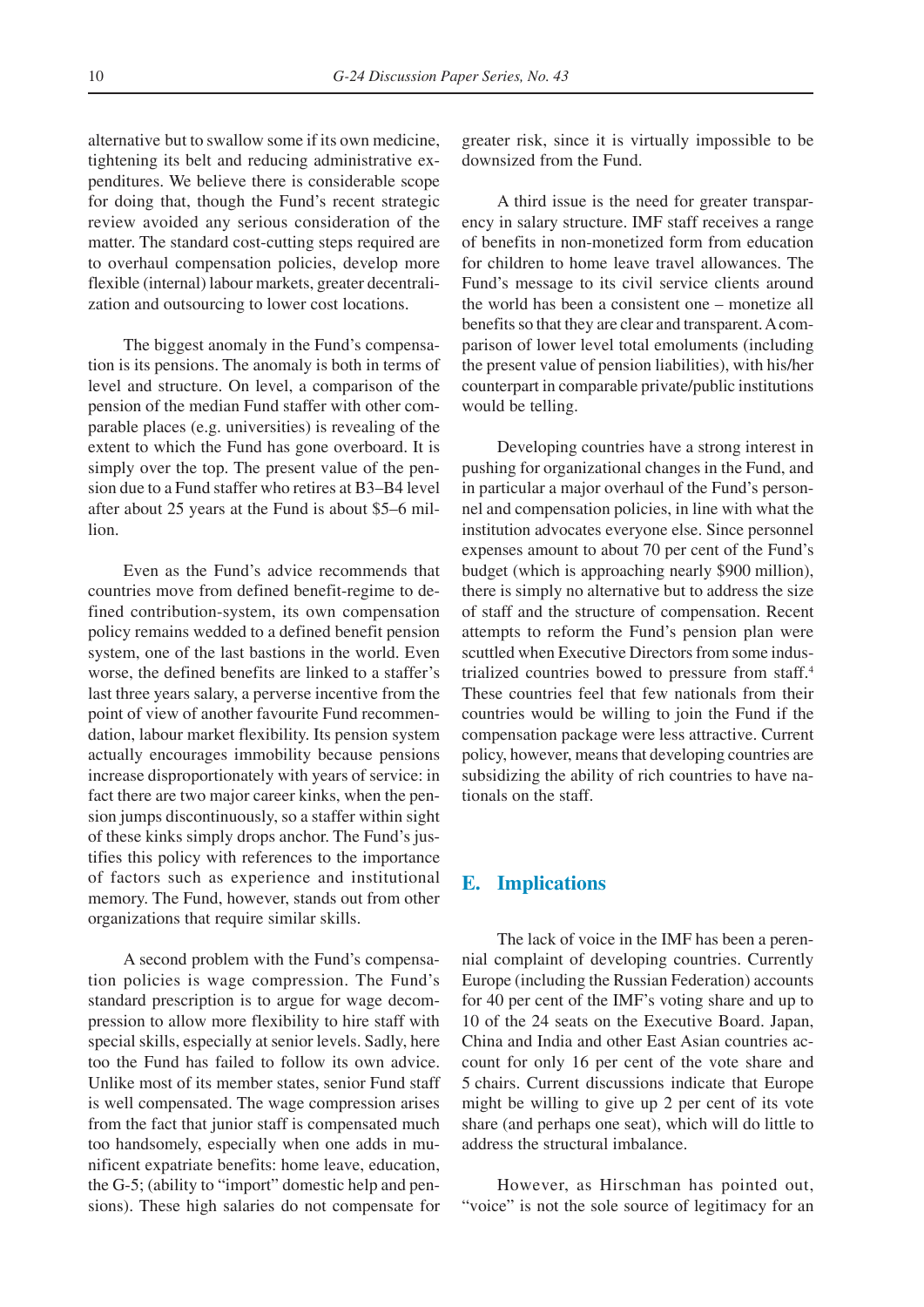organization. If membership is voluntary, and "exit" does not impose onerous costs, then governance by voice is not necessary for legitimacy. Private firms are not democratic but nonetheless enjoy societal legitimacy when factor and product markets are competitive, since competition gives both input suppliers and output buyers exit options. Even where factor and product markets are not competitive, legitimacy can exist if markets are "contestable" (that is, entry costs are low), or where viable anti-trust and regulatory institutions exist.

Consequently the possibility of exit even in the absence of voice could give the Fund greater legitimacy. Unfortunately, for virtually all developing countries exit was not a viable option. The "market" for international organizations is, for the most part, not contestable except in the few areas where both regional and global institutions exist. Thus in development projects borrowers had some choice between a regional development bank, the World Bank, and (to varying degrees) the private sector. In some cases countries can engage in forum-shopping – for instance Canada, Mexico and the United Nations can chose between the North American Free Trade Agreement (NAFTA) and the World Trade Organization (WTO) dispute settlement mechanisms in cases of trade dispute resolution. But in many important areas this has not been true, especially in the case of functions and services supplies by the IMF – until now.

Among the public goods that the Fund provides, including information, analysis, advice to individual governments, advice on co-ordination of policies, management of defaults and emergency lending, viable alternatives now exist for many more developing countries than ever before.

## **F. Conclusion**

We find a variety of initiatives and developments outside the Fund that complement or supplement the IMF's financial coordination, insurance and surveillance functions. It seems highly likely that the cumulative effect of those initiatives has been, in some degree, to reduce the risk and potential costs of financial instability, in short, to make the world safer, though it is difficult to arrive at a more precise assessment due to the lack of systematic data, to the heterogeneous nature of the initiatives, and to the fact that many have an informal character. However, the evidence suggests a growing trend that is driven both by the growth and diversification of financial markets, and by the increasing complexity of global and national governance. A September 2004 report to the IMF Board, *The Fund's Strategic Direction*, opens with a reference to the "tectonic shifts in the ground the IMF is directed to tend", and acknowledging that "in some important measures, the Fund has lagged rather than led" (IMF, 2004). Those lags are part of the explanation for the surge in non-Fund initiatives aimed at reducing financial vulnerability, whether as a direct intent, as in the case of regional insurance arrangements, higher reserve holdings, and increased market-based surveillance, or as an indirect effect of other governance objectives, especially the rapid growth of bilateral and regional trade agreements. However, this paper has argued that the resort to non-Fund alternatives is also driven in part by the increasing cost of Fund resources, largely explained by its very high administrative budget.

Further analysis is needed to explore the extent to which these developments can be integrated into a new model for the management of financial instability in the world, a model that will complement the centralized decision and rule-making capacities of an IMF with the more flexible, and more participatory, decentralized governance that is being generated through the combined action of national governments, regional arrangements, market institutions, and civil associations.

## **Notes**

- 1 In 1995, in the aftermath of Mexico's crash Argentina faced a liquidity crisis and entered into \$6.7 billion worth of "reverse repo" arrangements with 14 international banks that gave it access to liquidity in the event of a sudden large capital flight. The banks charged Argentina a fee together with Argentine bonds as collateral.
- 2 Generally these costs are calculated as the difference between short term borrowing abroad and yield of liquid foreign assets (e.g. the United States Treasuries) in which reserves are usually invested. One puzzle (highlighted by Rodrik) is why countries in their quest to insulate themselves from financial crises choose to increase their foreign reserves rather than reduce their short term liabilities. Rodrik notes that developing countries have resorted to the former but the optimal solution is in fact a combination of the two measures. This would not only decrease this social cost of holding excess foreign re-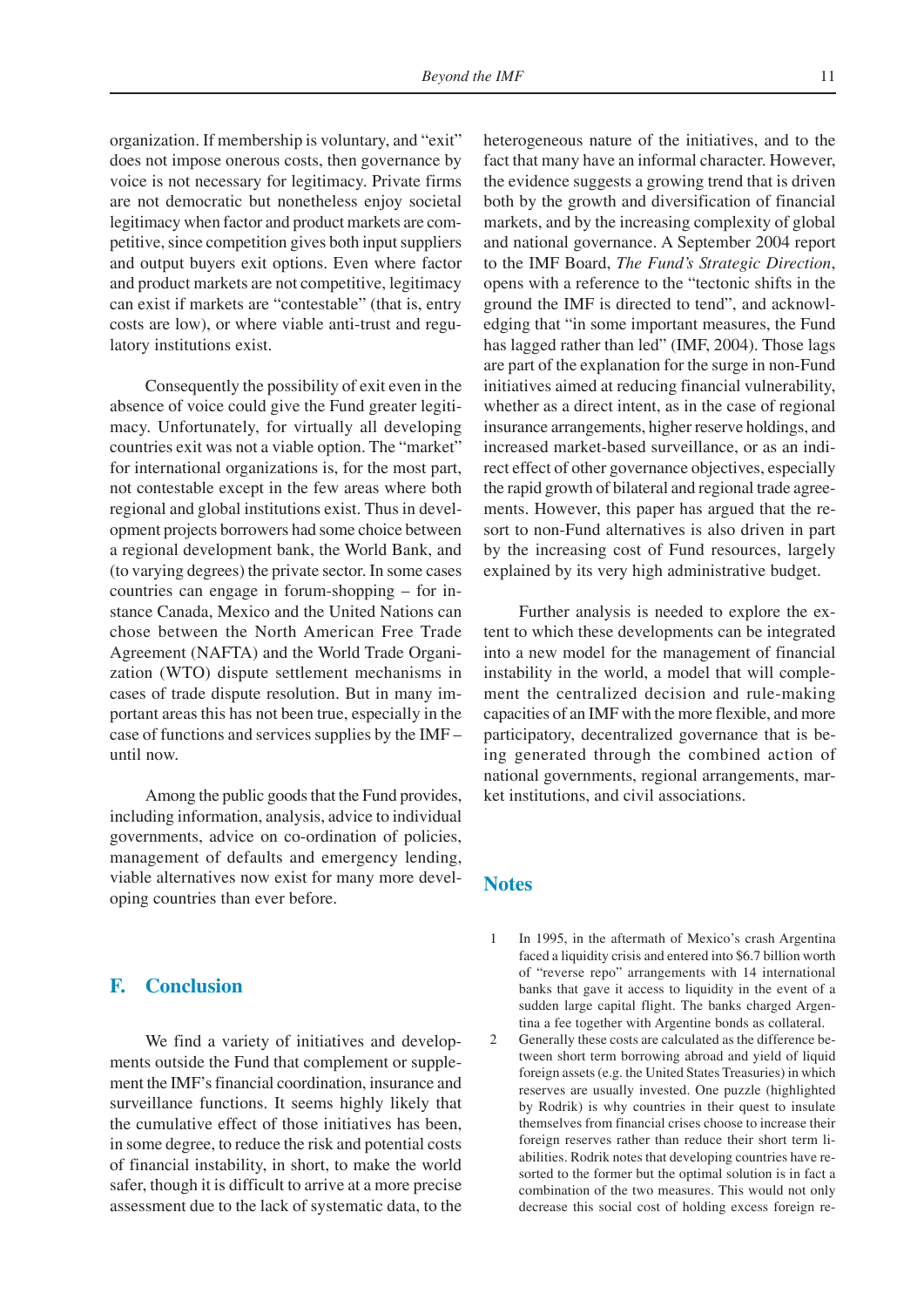serves, but also increase liquidity to respond to external shocks. The issue is also examined by Aizenman and Marion (2004).

- 3 Details of official Chinese policy can be found in "China's African Policy". The so-called "Five Principles of Peaceful Co-existence" enshrine mutual territorial respect, non-aggression and non-interference in each other's internal affairs The white paper promises that the Chinese Government will now "vigorously encourage" Chinese enterprises to take part in building African infrastructure and help Africa to build its own capacity.
- 4 The IMF can learn a little from its sister institution, the World Bank, which moved toward defined contribution pension schemes and more transparent, monetized benefits since 1997.

## **References**

- Abdelal R (2005). Comment at IIE Conference on IMF Reform. 23 September.
- Aizenman J and Lee J (2005). International Reserves: Precautionary versus Mercantilist Views, Theory and Evidence. NBER Working Paper, 11366. Cambridge, MA, National Bureau of Economic Research (NBER).
- Aizenman J and Marion N (2004). International Reserve Holdings with Sovereign Risk and Costly Tax Collection. *The Economic Journal*, 114: 497. Oxford, UK, July.
- Akyüz Y (2005). Reforming the IMF: Back to the Drawing Board, G-24 Discussion Paper, 38. New York and Geneva, United Nations Conference on Trade and Development (UNCTAD).
- Bryant RC (2004). *Crisis Prevention and Prosperity Management for the World Economy*. Washington, DC, The Brookings Institution.
- Buira A (2005). The Bretton Woods Institutions: Governance without Legitimacy? In: Buira A, ed. *Reforming the Governance of the IMF and the World Bank*. London, Anthem Press: 7–44.
- Cerny PG (2002). Globalizing the Policy Process: From Iron Triangles to Golden Pentangles? Manchester Papers in Politics: CIP Series 7/2002. Manchester, UK, March.
- Cohen B (2003). Monetary Governance in a World of Regional Currencies. In: Kahler M and Lake DA, eds. *Governance in a Global Economy: Political Authority in Transition*. Princeton, NJ, Princeton University Press.
- Eichengreen B and El-Erian M (2005). Comments by Barry Eichengreen and Mohammed El-Erian, Conference on IMF Reform, Institute for International Economics, September, cited in *IMF Survey*, October: 305.
- Henning RC (2005). Regional Arrangements and the IMF. Paper prepared for the Conference on Reform of the International Monetary Fund. Washington, DC, American University, Institute for International Economics, September.
- IMF (2004). The Fund's Strategic Direction Preliminary Considerations. Report by The Secretary to the International Monetary Committee on the Fund's Strategic Direction, 30 September: 2.
- Kapur D and Patel U (2003). Large foreign currency reserves: Insurance for domestic weaknesses and external uncertainties? *Economic and Political Weekly*, XXXVIII (11). 15–21 March: 1047–1053.
- King M (2006). Governor, Bank of England, quoted in *Financial Times,* 21 February.
- Rodrik D (2006). The Social Cost of Foreign Exchange Reserves. NBER Working Paper, 11952. Cambridge, MA, National Bureau of Economic Research.
- Simpson L (2006). Role of the IMF in Debt Restructuring: LIA Policy, Moral Hazard, and Sustainability Concerns. Paper prepared for the Technical Group Meeting of G-24. Geneva, 16–17 March: 12–17, 36–37.
- Slaughter AM (2004). *A New World Order*. Princeton, NJ, Princeton University Press.
- Truman T (2005a). Background paper prepared for the IIE Conference on IMF Reform. 23 September: 1.
- Truman T (2005b). Interview in *Finance and Development*. 31 October: 321.
- Williamson J (2005). Reforms to the International Monetary System to Prevent Unsustainable Global Imbalances. In: *The International Monetary Fund in the 21st Century: Interim Report of the International Monetary Convention Project*. Switzerland, World Economic Forum: 22.
- Wolf M (2006). The world needs a tough and independent monetary Fund. *Financial Times,* 22 February.
- Woods N (1998). Governance in international organizations: The case for reform in the Bretton Woods institutions. In: UNCTAD, *International Monetary and Financial Issues for the 1990s*, Vol. IX. United Nations publication, sales no. E.98.II.D.3. New York and Geneva.
- Woods N (2005). Making the IMF More Accountable. In: Buira A, ed. *Reforming the Governance of the IMF and the World Bank*. London: Anthem Press: 149–170.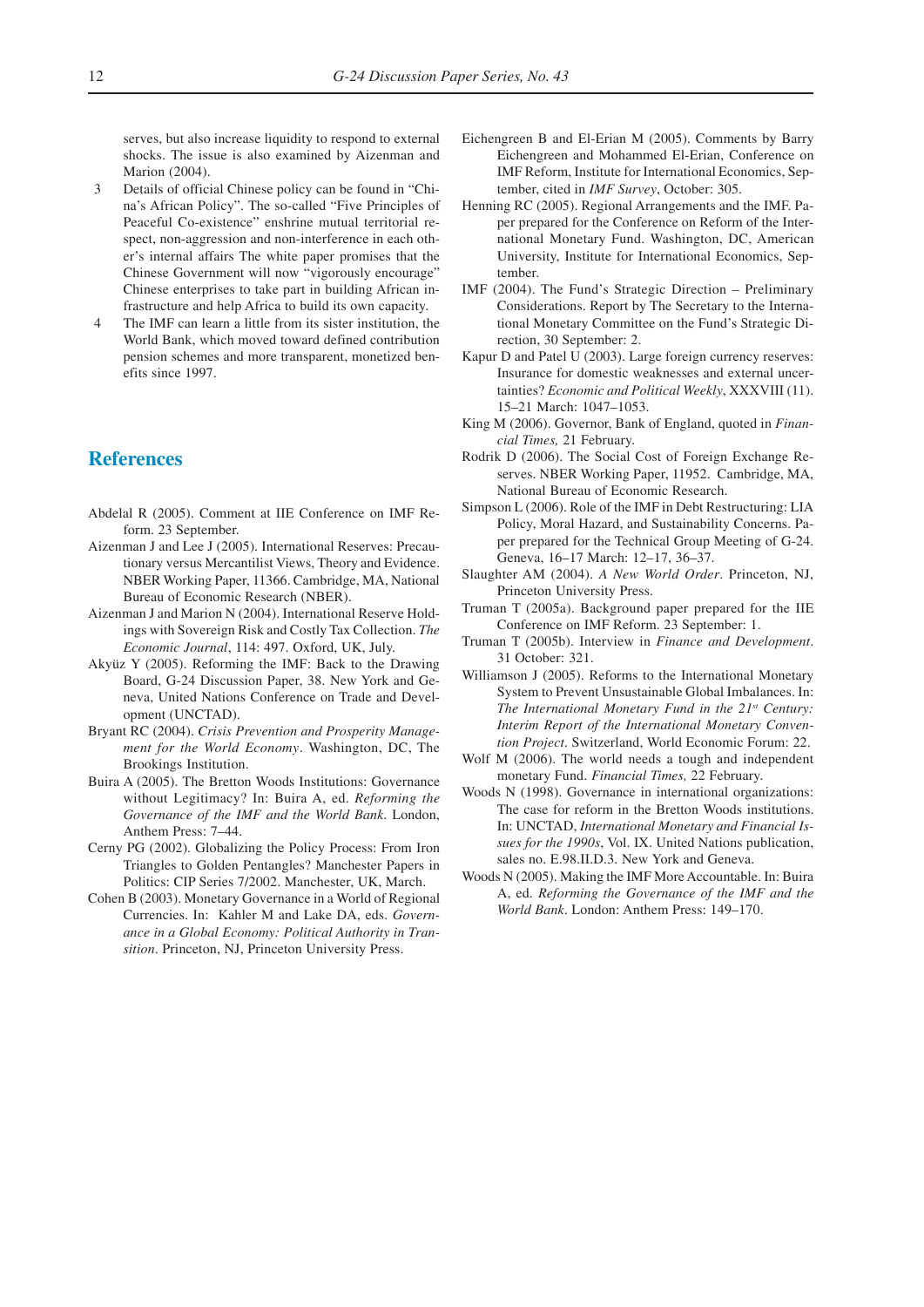# **ANNEX**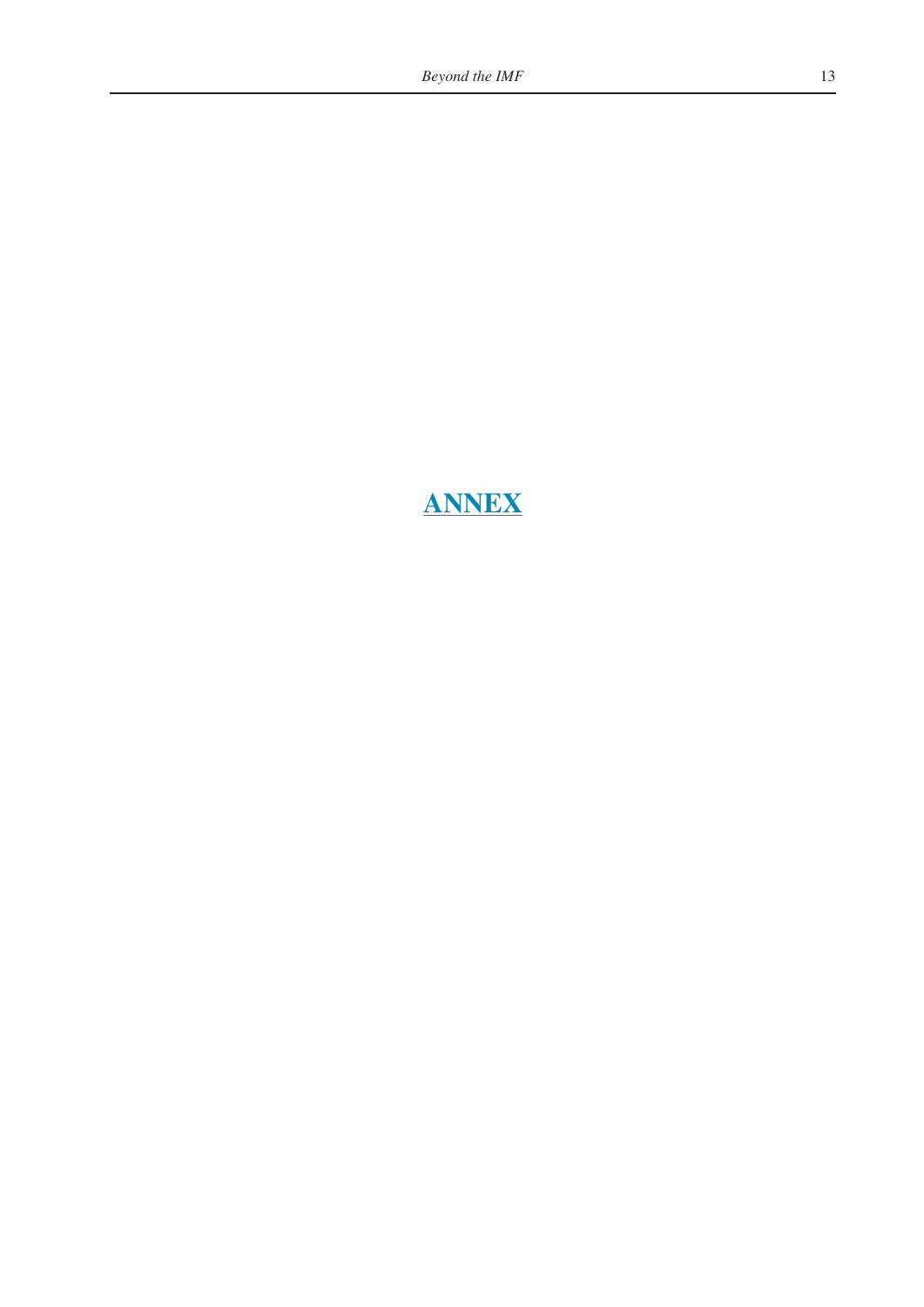|                                         |                                                                                                                                                                                           |                                                                                                                                                                                            | INSTITUTIONS OF GLOBAL FINANCIAL GOVERNANCE                                                                                                         |                                                                                                                                                                                                                                   |                                                                                                                                                 |
|-----------------------------------------|-------------------------------------------------------------------------------------------------------------------------------------------------------------------------------------------|--------------------------------------------------------------------------------------------------------------------------------------------------------------------------------------------|-----------------------------------------------------------------------------------------------------------------------------------------------------|-----------------------------------------------------------------------------------------------------------------------------------------------------------------------------------------------------------------------------------|-------------------------------------------------------------------------------------------------------------------------------------------------|
| Organization                            | Institutional goals                                                                                                                                                                       | Interests represented                                                                                                                                                                      | Decision rules                                                                                                                                      | Agenda setting capacity                                                                                                                                                                                                           | Financial issue areas                                                                                                                           |
| Monetary Fund<br>International<br>(IMF) | cooperation and orderly<br>exchange arrangements<br>· Promotes monetary                                                                                                                   | • 24 executive board<br>· Shareholders:<br>182 countries                                                                                                                                   | . Weighted majority voting<br>• G-7 shareholders control<br>based on shares                                                                         | · Sets informal norms<br>through technical<br>assistance and<br>dissemination                                                                                                                                                     | • Capital and current account<br>convertibility                                                                                                 |
| [1944]                                  | problems, with conditions<br>· Surveillance of member<br>· Financial assistance to<br>members undergoing<br>· Technical assistance<br>balance-of-payment<br>country economies<br>attached | country representatives<br>traditionally European<br>and 16 multi-country<br>· Managing director is<br>$members - 8 single$<br>constituencies                                              | to practice consensus, yet<br>· Executive board appears<br>formal voting occurs on<br>key policy decisions<br>46 per cent of votes                  | • Sets rules for members<br>· Influence on members<br>"surveillance" is quite<br>not seeking financial<br>relying on financial<br>assistance through<br>assistance through<br>conditionality<br>limited                           | · Corporate governance<br>· Banking regulation<br>· Capital markets<br>· Exchange rates                                                         |
| World Bank<br>[1944]                    | · Sustainable development<br>and poverty alleviation                                                                                                                                      | directors, 19 others elected<br>is traditionally<br>by groups of countries<br>• 5 largest shareholders<br>appoint executive<br>· Shareholders:<br>182 countries<br>· President<br>American | most decisions; weighted<br>• G-7 shareholders control<br>· Executive board makes<br>majority rule based on<br>44 per cent of votes<br>shareholding | non-borrowing members<br>Sets rules for members<br>· Didactic role through<br>· Technical assistance<br>technical assistance<br>relying on financial<br>assistance through<br>• No influence on<br>conditionality<br>and research | · Development programmes<br>· Corporate governance<br>that have far reaching<br>economic influence<br>· Banking regulation<br>· Capital markets |
|                                         |                                                                                                                                                                                           |                                                                                                                                                                                            |                                                                                                                                                     |                                                                                                                                                                                                                                   |                                                                                                                                                 |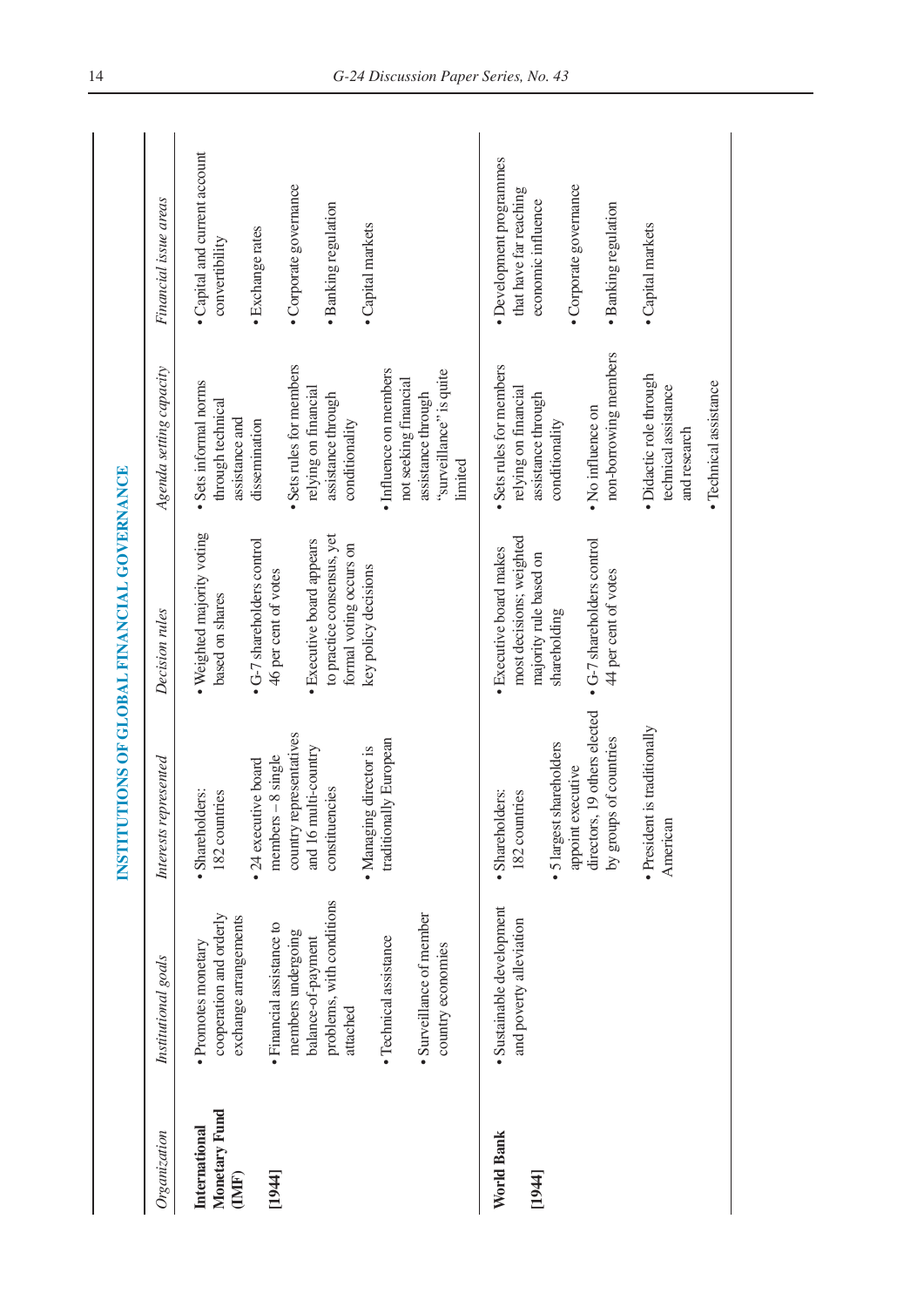|                                                                                                      |                                                                                                                                                                                                 | INSTITUTIONS OF GLOBAL FINANCIAL GOVERNANCE (continued)                                                                                                                                                                   |                                                                                                                                                                                                                |                                                                                                                       |                                                                                                                                                              |
|------------------------------------------------------------------------------------------------------|-------------------------------------------------------------------------------------------------------------------------------------------------------------------------------------------------|---------------------------------------------------------------------------------------------------------------------------------------------------------------------------------------------------------------------------|----------------------------------------------------------------------------------------------------------------------------------------------------------------------------------------------------------------|-----------------------------------------------------------------------------------------------------------------------|--------------------------------------------------------------------------------------------------------------------------------------------------------------|
| Organization                                                                                         | Institutional goals                                                                                                                                                                             | Interests represented                                                                                                                                                                                                     | Decision rules                                                                                                                                                                                                 | Agenda setting capacity                                                                                               | Financial issue areas                                                                                                                                        |
| (formerly Interim<br>Monetary and<br>International<br>Committee)<br>Committee<br>Financial<br>[1999] | Supervise management<br>and adaptation of inter-<br>national monetary and<br>financial system                                                                                                   | · Same as Executive Board<br>of the IMF                                                                                                                                                                                   | • Consensus but weighted<br>in favour of G-7                                                                                                                                                                   | • Adjustment process<br>· Global liquidity<br>• IMF policies                                                          | · Internal monetary system<br>· Systemic crisis                                                                                                              |
| Corporation (IFC)<br>International<br>World Bank)<br>(Affiliate of<br>Finance<br>[1956]              | • Advisory and technical<br>assistance for business<br>developing countries<br>financing for private<br>sector projects in<br>• Loan and equity<br>and government                               | · Shareholders:<br>174 countries                                                                                                                                                                                          | composed of World Bank<br>G-7 shareholders control<br>· Weighted majority rule;<br>52 per cent of vote (the<br>United States controls<br><b>Executive Directors</b><br>· Board of Directors<br>24 per cent)    |                                                                                                                       | · Capital Market Development<br>· Corporate governance<br>· Investment policies,<br>especially FDI                                                           |
| Settlements (BIS)<br>International<br><b>Bank</b> of<br>[1930]                                       | for international monetary<br>and financial cooperation,<br>Forum of central bankers<br>international financial<br>financial services for<br>· Implementation of<br>central banks<br>agreements | to include 45 central banks<br>· Major expansion in 1999<br>11 countries from G-10<br>from OECD and larger<br>ally European<br>(industrialized states)<br>· General manager,<br>• Until early 1990s<br>traditiona<br>LDCs | 21 members. 2 each from<br>Kingdom and the United<br>(currently no developing<br>States); 9 others elected<br>Belgium, Italy, France,<br>country on the board)<br>Germany, the United<br>· Board of Directors: | the yardstick for all other<br>• These standards become<br>industrialized states<br>· Sets standards for<br>countries | regulation (Basel standards)<br>through Joint Forum with<br>· Financial Conglomerates<br>• Banking standards and<br>· Corporate governance<br>IOSCO and IAIS |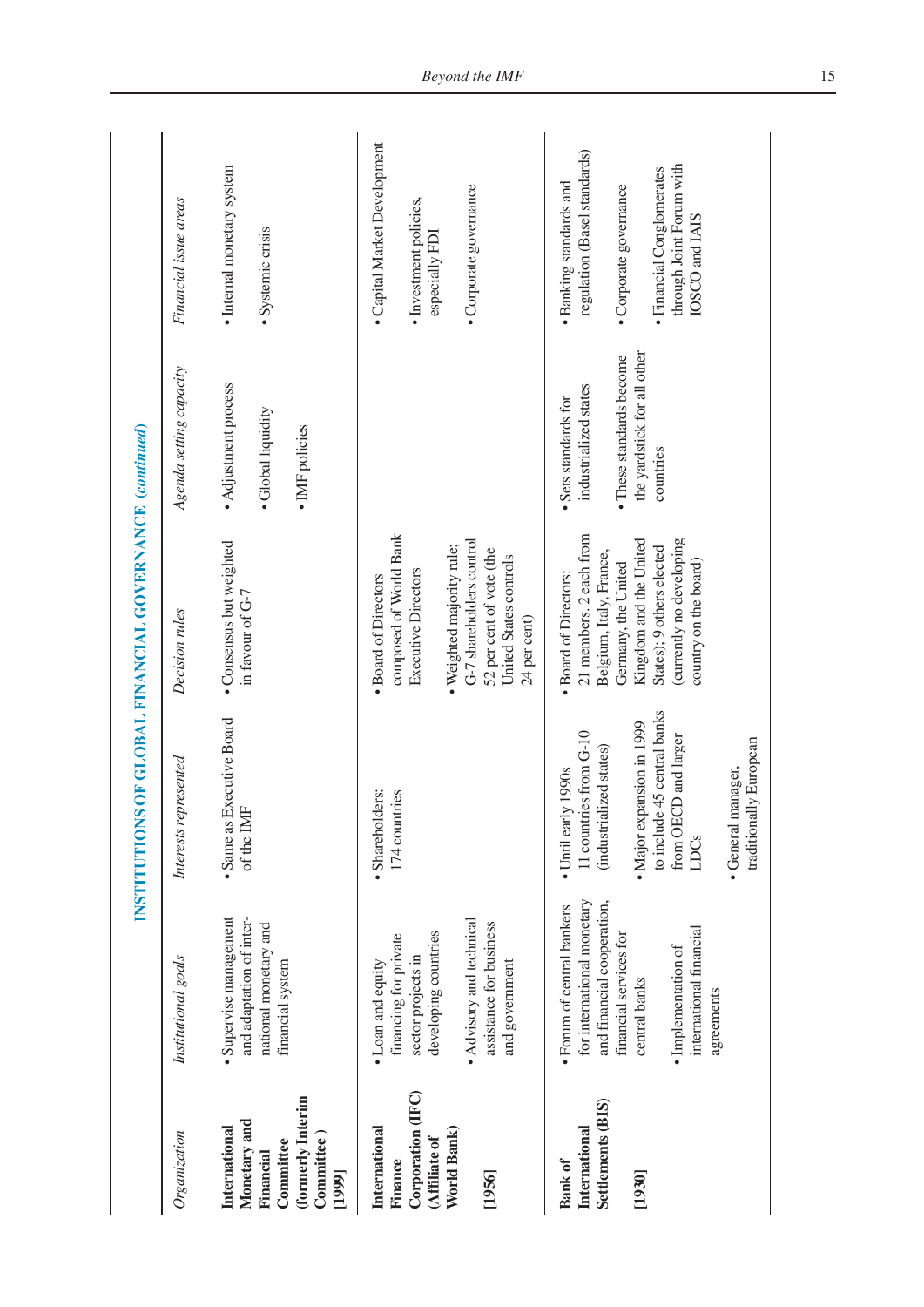|                                                                                     |                                                                                                                                                     |                                                                                                                                                                                                                                                                                                                                           | INSTITUTIONS OF GLOBAL FINANCIAL GOVERNANCE (continued)                                                                               |                                                                                                                                                              |                                                                               |
|-------------------------------------------------------------------------------------|-----------------------------------------------------------------------------------------------------------------------------------------------------|-------------------------------------------------------------------------------------------------------------------------------------------------------------------------------------------------------------------------------------------------------------------------------------------------------------------------------------------|---------------------------------------------------------------------------------------------------------------------------------------|--------------------------------------------------------------------------------------------------------------------------------------------------------------|-------------------------------------------------------------------------------|
| Organization                                                                        | Institutional goals                                                                                                                                 | Interests represented                                                                                                                                                                                                                                                                                                                     | Decision rules                                                                                                                        | Agenda setting capacity                                                                                                                                      | Financial issue areas                                                         |
| and Development<br>for Economic<br>Co-operation<br>Organisation<br>(OECD)<br>[1961] | countries in an advanced<br>development; forum for<br>coordination of policy<br>• Club of like-minded<br>stage of economic<br>development           | Committee consists of Paris<br>Europe and north America,<br>of Korea, Poland, Hungary<br>from western countries in<br>based delegates of OECD<br>and permanent observers:<br>IMF, UNDP, World Bank<br>include Mexico, the Rep.<br>· Development Assistance<br>and the Czech Republic<br>· 29 countries; initially<br>recently expanded to | development assistance etc.)<br>specific policy areas (trade,<br>• Specialized committees for<br>• Council is overriding<br>committee | • Information and analysis<br>committee to coordinate<br>· Development assistance<br>donor programmes                                                        | · Corporate governance<br>• Tax havens<br>• Corruption                        |
| London Club                                                                         | holders of sovereign debt<br>· Forum for commercial                                                                                                 | · Private financial interests,<br>especially large banks                                                                                                                                                                                                                                                                                  | • Consensus                                                                                                                           | • Pressure on governments of<br>· Restructuring of privately<br>country of origin (mainly<br>G-7) on sovereign debt<br>held sovereign debt<br>related issues | privately held sovereign debt<br>· Terms of restructuring                     |
| Paris Club<br>[1956]                                                                | · Forum for bringing together • Mainly OECD<br>debtors and official creditors<br>in a unified negotiating<br>framework; to avoid<br>default on debt | governments (secretariat<br>provided by French<br>treasury dept.)                                                                                                                                                                                                                                                                         | • Consensus                                                                                                                           | · Restructuring of officially<br>held sovereign debt                                                                                                         | officially held sovereign debt<br>· Terms of restructuring                    |
| <b>Group of Seven</b><br>[1974]<br>$\widetilde{G}$ -7)                              | • Forum for discussion of<br>issues among the major<br>economic and financial<br>industrial countries                                               | countries (Canada, France,<br>Germany, Italy, Japan,<br>and the United States)<br>the United Kingdom<br>· Seven industrialized                                                                                                                                                                                                            | • Consensus                                                                                                                           | · Most influential global<br>body but influence<br>overwhelming                                                                                              | overarching rules of global<br>financial architecture<br>· Broad influence in |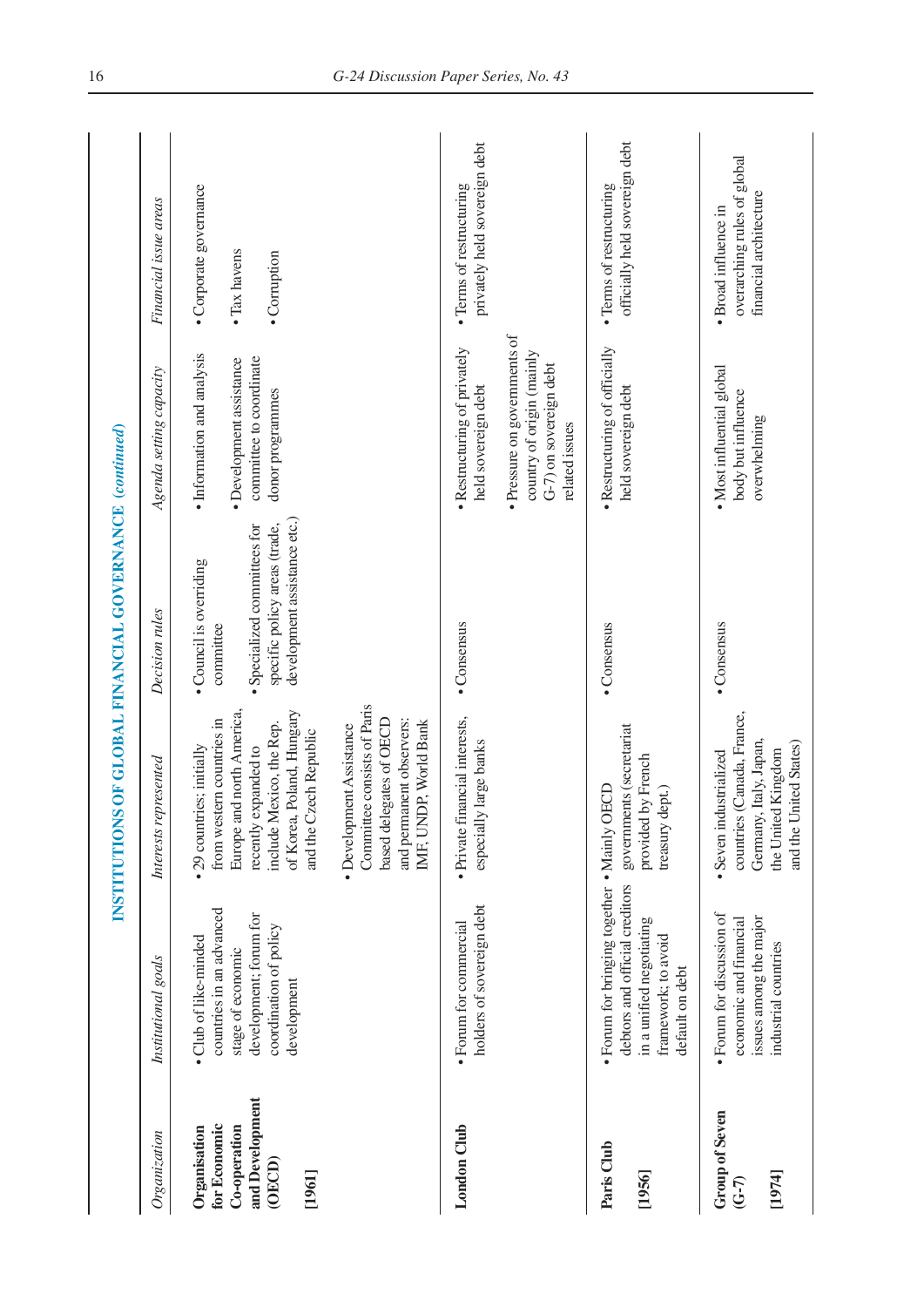|                                                                                          |                                                                                                     | INSTITUTION                                                                                                                                                              | <b>SOF GLOBAL FINANCIAL GOVERNANCE (continued)</b>                                                                                                     |                                                                                                      |                                                                            |
|------------------------------------------------------------------------------------------|-----------------------------------------------------------------------------------------------------|--------------------------------------------------------------------------------------------------------------------------------------------------------------------------|--------------------------------------------------------------------------------------------------------------------------------------------------------|------------------------------------------------------------------------------------------------------|----------------------------------------------------------------------------|
| Organization                                                                             | Institutional goals                                                                                 | Interests represented                                                                                                                                                    | Decision rules                                                                                                                                         | Agenda setting capacity                                                                              | Financial issue areas                                                      |
| Group of Ten<br>$(G-10)$                                                                 | · Forum for consultation and<br>cooperation on economic,<br>monetary, and financial                 | · 11 industrialized countries<br>Netherlands, Sweden,<br>(G-7 plus Belgium,                                                                                              | ideas; no explicit powers<br>· Forum for exchange of                                                                                                   | setting capacity for other inter-<br>national institutions (IMF and<br>• Reports that have an agenda |                                                                            |
| [1963]                                                                                   | matters                                                                                             | ministers and central bank<br>· Composed of finance<br>Switzerland)<br>governors                                                                                         | interim committee meetings;<br>groups regularly through the<br>in addition meets in smaller<br>conjunction with IMF<br>· Meets twice a year in<br>year | BIS in particular)                                                                                   |                                                                            |
| (successor to $G-22$ )<br>Group of 20<br>[1999]                                          | avoiding and dealing with<br>· Forum for discussing and<br>forming consensus on<br>financial crises | developing economies plus<br>EU, IMF and World Bank<br>systemically important<br>· Finance and Treasury<br>officials of G-7 and                                          | • Unclear - probably<br>consensus                                                                                                                      | could have agenda setting<br>· Reports and deliberations<br>capacity; too early to tell              | averting and dealing with<br>• Rules and standards for<br>financial crises |
|                                                                                          |                                                                                                     | by US Treasury to<br>limit European influence<br>• Created                                                                                                               |                                                                                                                                                        |                                                                                                      |                                                                            |
| <b>Financial Stability</b><br>Forum<br>[1999]                                            | avoiding and dealing with<br>· Forum for discussing and<br>forming consensus on<br>financial crises | Basel Committee,<br>countries (treasury, super-<br>• Representatives from G-7<br>visory, and central bank);<br>World Bank, IMF, BIS,<br><b>IAIS</b><br>IOSCO,<br>OECD, I | · Forum for exchange<br>of ideas                                                                                                                       | tions from working groups<br>· Reports and recommenda-<br>and forums have agenda<br>setting capacity | standards for financial institu-<br>• Compendium of best practice<br>tions |
|                                                                                          |                                                                                                     | in 1999 out of<br>a G-7 initiative<br>• Created                                                                                                                          |                                                                                                                                                        |                                                                                                      |                                                                            |
| <b>Commission on Inter-</b><br>national Trade Law<br><b>United Nations</b><br>(UNCITRAL) | cross-border insolvency<br>• Common practice on                                                     | • UN membership                                                                                                                                                          | • Consensus                                                                                                                                            | · Together with International<br>Bar Association and<br>World Bank                                   | · Bankruptcy, especially<br>cross border                                   |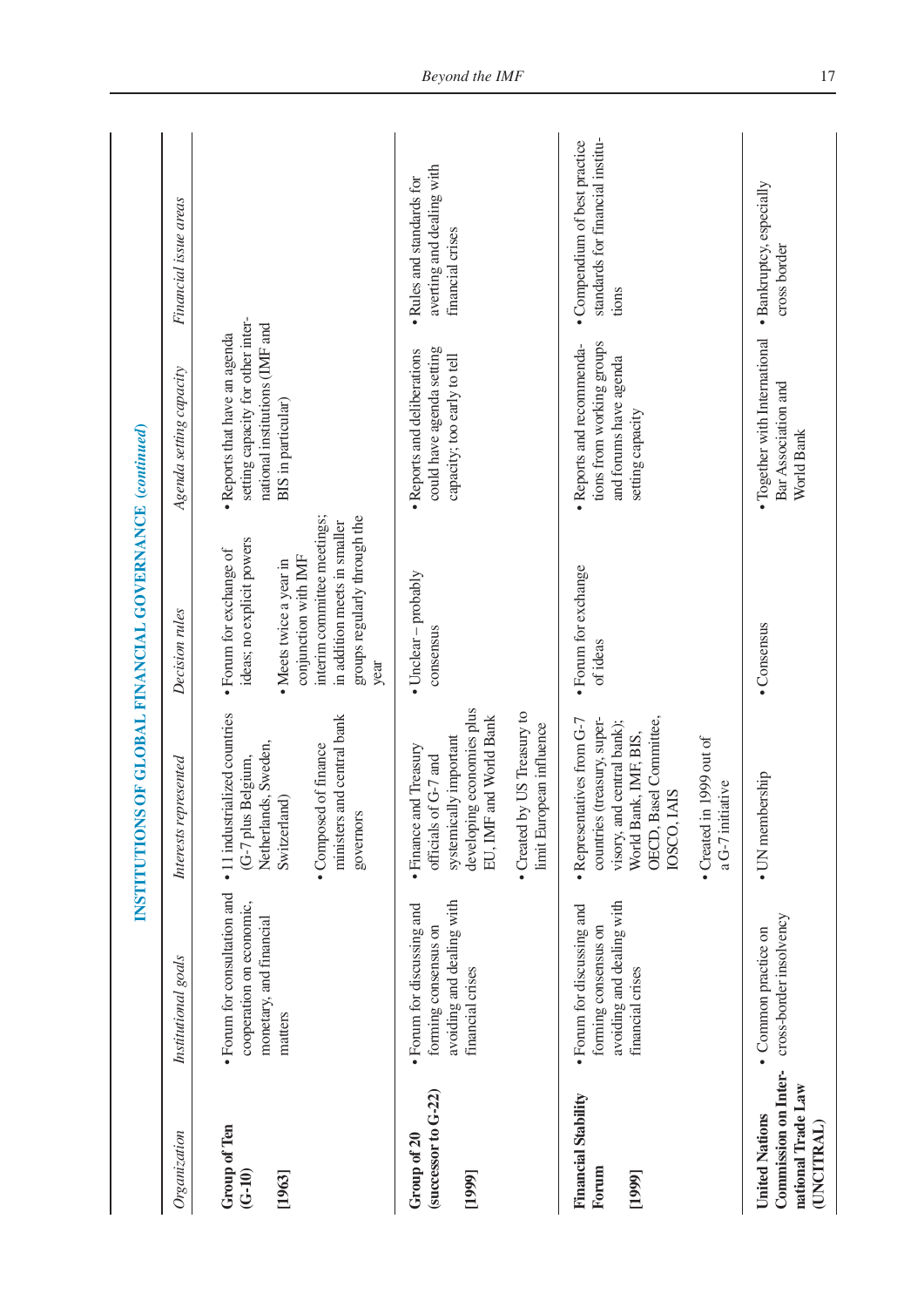|                                                                                                    |                                                                                                     | INSTITUTION                                                                                                                                                                               | IS OF GLOBAL FINANCIAL GOVERNANCE (continued)                                                                                                                                       |                                                                |                                           |
|----------------------------------------------------------------------------------------------------|-----------------------------------------------------------------------------------------------------|-------------------------------------------------------------------------------------------------------------------------------------------------------------------------------------------|-------------------------------------------------------------------------------------------------------------------------------------------------------------------------------------|----------------------------------------------------------------|-------------------------------------------|
| Organization                                                                                       | Institutional goals                                                                                 | Interests represented                                                                                                                                                                     | Decision rules                                                                                                                                                                      | Agenda setting capacity                                        | Financial issue areas                     |
| Organization of<br>Commissions<br>International<br>Securities<br>(IOSCO)<br>[1974]                 | · International cooperation<br>on regulatory standards<br>for stock markets                         | and regulatory authorities<br>• Heads of stock markets<br>from around the world<br>· Executive committee<br>committees<br>of 19; elected from<br>and by general<br>membership<br>regional | national emerging markets<br>from developed and inter-<br>composed of 16 agencies<br>· Technical committee<br>· Emerging market<br>· Two specialized<br>working groups<br>committee | conduct and standards<br>· Professional codes of<br>• Advisory | · Equity instruments<br>· Securities laws |
| Insurance Super-<br>Association of<br>International<br>visors (IAIS)<br>[1994]                     | · International insurance<br>regulation                                                             | consists of representatives<br>from various regions of<br>· Executive committee<br>the world                                                                                              |                                                                                                                                                                                     | conduct and standards<br>· Professional codes of               | · Insurance regulation                    |
| Federation of<br>International<br><b>Accountants</b><br>(IFAC)<br>[1977]                           | national accounting<br>· Harmonizing inter-<br>• Accounting lobby<br>standards                      | (143 organizations<br>tions recognized in home<br>· Accounting organiza-<br>from 104 countries)<br>· Private sector<br>country                                                            | 18 members from G-7 plus<br>emerging market countries<br>• IFAC council consists of<br>other industrialized and                                                                     | · Professional rules<br>and standards<br>• Lobbying            | • Auditing standards                      |
| Committee (IASC)<br>(Related to IFAC)<br>International<br>Accounting<br><b>Standards</b><br>[1973] | reporting around the world<br>· Benchmarks for financial<br>(businesses and other<br>organizations) | Same membership as IFAC<br>(automatic membership for<br><b>IFAC</b> members)<br>· Private sector                                                                                          | · Board consists of 16 coun-<br>tries (G-7 plus other indus-<br>· No EU representative yet<br>trialized and emerging<br>market countries)                                           | · Professional rules and<br>standards                          | • Accounting standards                    |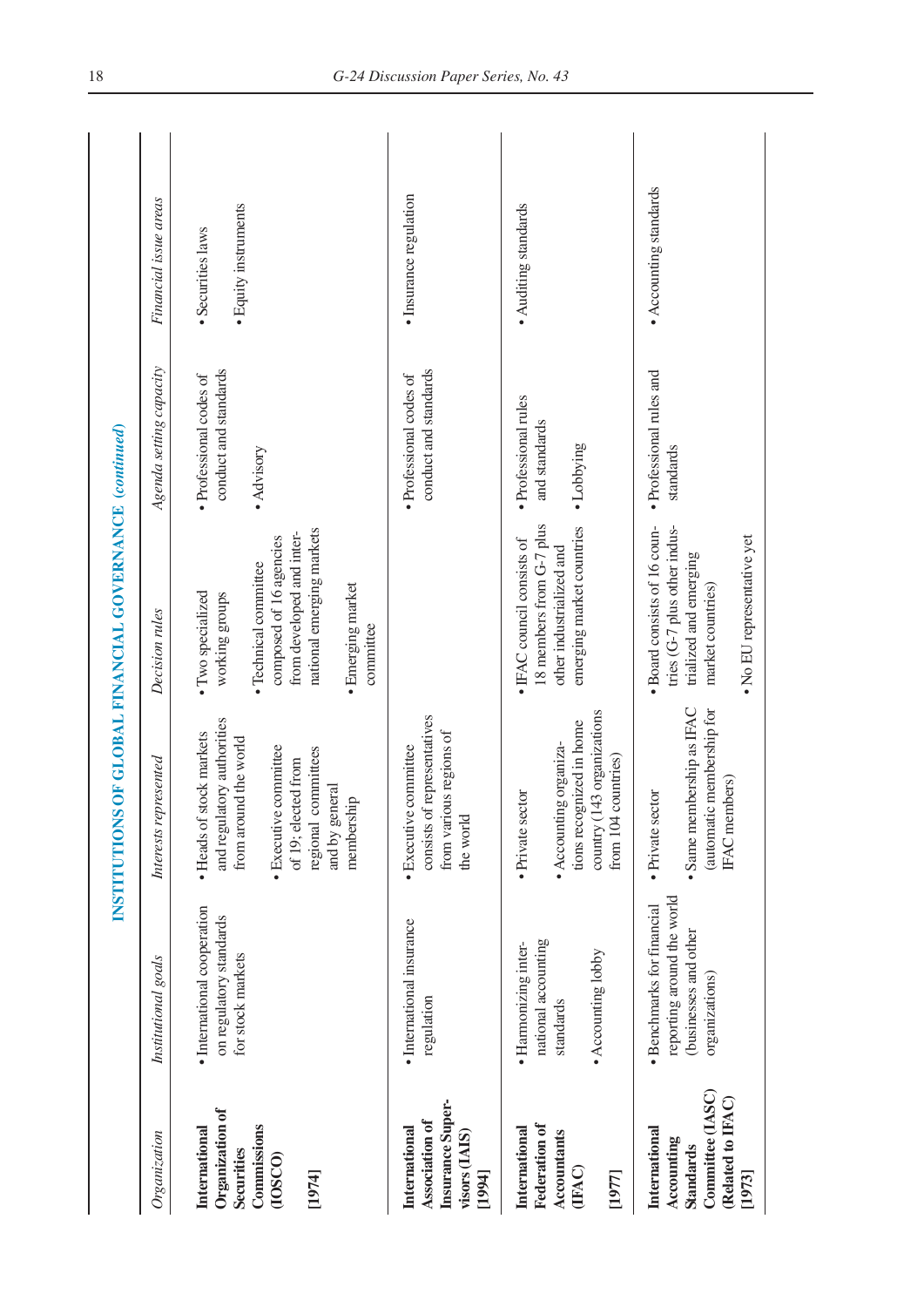|                                |                                                 | INSTITUTIONS OF GLOBAL FINANCIAL GOVERNANCE (concluded) |                |                                          |                                             |
|--------------------------------|-------------------------------------------------|---------------------------------------------------------|----------------|------------------------------------------|---------------------------------------------|
| Organization                   | Institutional goals                             | Interests represented                                   | Decision rules | Agenda setting capacity                  | Financial issue areas                       |
| Institute of                   | · Forum for private                             | · Private sector                                        | • Consensus    | • Actively lobbies multi-                | · Data standards                            |
| International<br>Finance (IIF) | financial community to<br>interface with public | · Initially created by                                  |                | lateral organizations and<br>governments | • Common criteria for loan                  |
| [1983]                         | sector                                          | industrialized countries;<br>38 banks from leading      |                | • Informational and                      | classification and non-<br>performing loans |
|                                | • Advance common                                | now 300 strong with                                     |                | coordination                             |                                             |
|                                | financial architecture<br>views on global       | increasing representation<br>from leading emerging      |                |                                          | · Risk exposure to emerging<br>markets      |
|                                |                                                 | market financial<br>institutions                        |                |                                          |                                             |
|                                |                                                 |                                                         |                |                                          |                                             |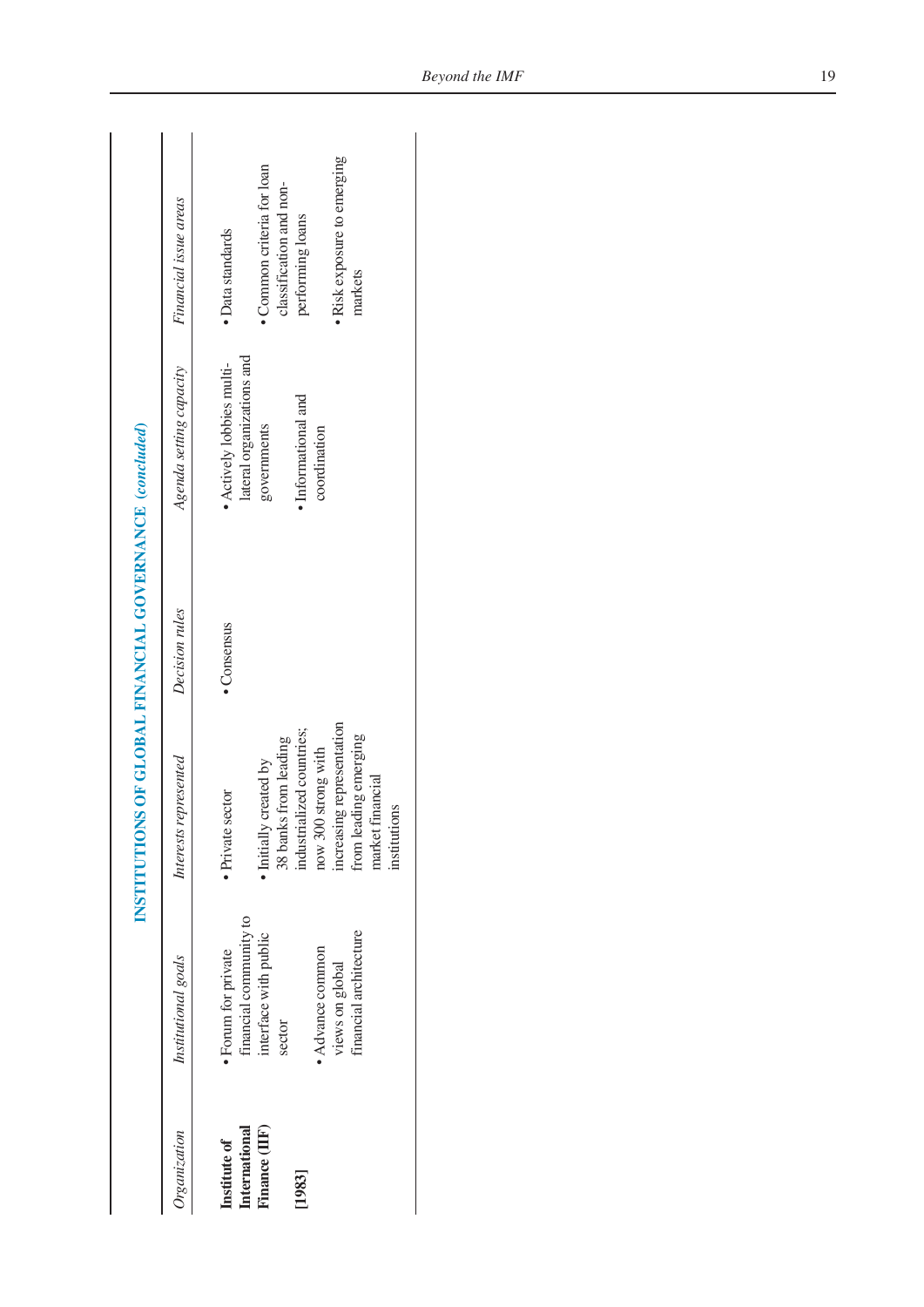## **G-24 Discussion Paper Series\***

*Research papers for the Intergovernmental Group of Twenty-Four on International Monetary Affairs and Development*

| No. 42 | November 2006 | Mushtaq H. KHAN                                          | Governance and Anti-Corruption Reforms in Developing<br>Countries: Policies, Evidence and Ways Forward                              |
|--------|---------------|----------------------------------------------------------|-------------------------------------------------------------------------------------------------------------------------------------|
| No. 41 | October 2006  | Fernando LORENZO<br>and Nelson NOYA                      | IMF Policies for Financial Crises Prevention in<br><b>Emerging Markets</b>                                                          |
| No. 40 | May 2006      | Lucio SIMPSON                                            | The Role of the IMF in Debt Restructurings: Lending<br>Into Arrears, Moral Hazard and Sustainability Concerns                       |
| No. 39 | February 2006 | Ricardo GOTTSCHALK<br>and Daniela PRATES                 | East Asia's Growing Demand for Primary Commodities<br>- Macroeconomic Challenges for Latin America                                  |
| No. 38 | November 2005 | Yilmaz AKYÜZ                                             | Reforming the IMF: Back to the Drawing Board                                                                                        |
| No. 37 | April 2005    | Colin I. BRADFORD, Jr.                                   | Prioritizing Economic Growth: Enhancing<br>Macroeconomic Policy Choice                                                              |
| No. 36 | March 2005    | JOMO K.S.                                                | Malaysia's September 1998 Controls: Background,<br>Context, Impacts, Comparisons, Implications, Lessons                             |
| No. 35 | January 2005  | Omotunde E.G. JOHNSON                                    | Country Ownership of Reform Programmes and the<br>Implications for Conditionality                                                   |
| No. 34 | January 2005  | Randall DODD and<br>Shari SPIEGEL                        | Up From Sin: A Portfolio Approach to Financial<br>Salvation                                                                         |
| No. 33 | November 2004 | Ilene GRABEL                                             | Trip Wires and Speed Bumps: Managing Financial<br>Risks and Reducing the Potential for Financial Crises<br>in Developing Economies  |
| No. 32 | October 2004  | Jan KREGEL                                               | External Financing for Development and International<br>Financial Instability                                                       |
| No. 31 | October 2004  | Tim KESSLER and<br>Nancy ALEXANDER                       | Assessing the Risks in the Private Provision of<br><b>Essential Services</b>                                                        |
| No. 30 | June 2004     | Andrew CORNFORD                                          | Enron and Internationally Agreed Principles for<br>Corporate Governance and the Financial Sector                                    |
| No. 29 | April 2004    | Devesh KAPUR                                             | Remittances: The New Development Mantra?                                                                                            |
| No. 28 | April 2004    | Sanjaya LALL                                             | Reinventing Industrial Strategy: The Role of<br>Government Policy in Building Industrial<br>Competitiveness                         |
| No. 27 | March 2004    | Gerald EPSTEIN,<br><b>Ilene GRABEL</b><br>and JOMO, K.S. | Capital Management Techniques in Developing<br>Countries: An Assessment of Experiences from the<br>1990s and Lessons for the Future |
| No. 26 | March 2004    | Claudio M. LOSER                                         | External Debt Sustainability: Guidelines for Low- and<br>Middle-income Countries                                                    |
| No. 25 | January 2004  | Irfan ul HAQUE                                           | Commodities under Neoliberalism: The Case of Cocoa                                                                                  |
| No. 24 | December 2003 | Aziz Ali MOHAMMED                                        | Burden Sharing at the IMF                                                                                                           |
| No. 23 | November 2003 | Mari PANGESTU                                            | The Indonesian Bank Crisis and Restructuring: Lessons<br>and Implications for other Developing Countries                            |
| No. 22 | August 2003   | Ariel BUIRA                                              | An Analysis of IMF Conditionality                                                                                                   |
| No. 21 | April 2003    | <b>Jim LEVINSOHN</b>                                     | The World Bank's Poverty Reduction Strategy Paper<br>Approach: Good Marketing or Good Policy?                                       |